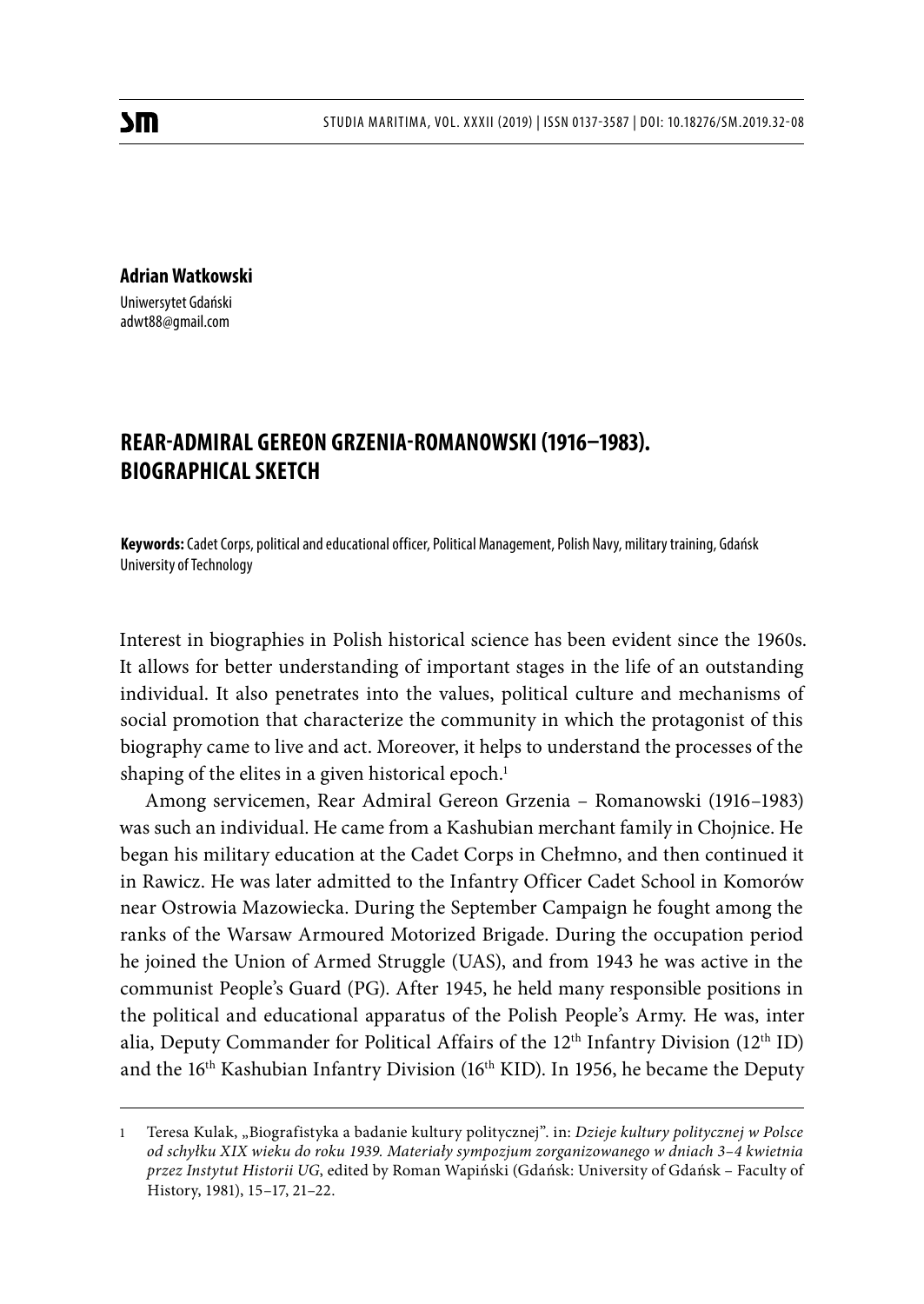Commander of the Polish Navy (PN) for political affairs. He remained in office until 1965. He also held many important positions at Tri-City universities. He was Head of the Military College (MC) of the Gdańsk University of Technology (GUT) (1949– 1956), the Higher Economic School in Sopot (HES) (1969–1970) and the University of Gdańsk (UG) (1970–1973). Between 1966–1969 he was the commander of the Polish Naval Academy of the Heroes of Westerplatte (PNAHW). Grzenia-Romanowski was also involved in the Pomeranian regional movement. In 1956, he co-founded the Kashubian Association (later the Kashubian-Pomeranian Association). After retiring, he worked for some time as a representative of the Polish Ocean Lines (POL) in China. He died on January 18, 1983 and was buried in Honor Lane at Witomiński Cemetery in Gdynia.

Archive data collected from the Personal File of Rear Admiral Grzeni-Romanowski, which can be found in the Military History Bureau in Warsaw, has proved to be very helpful in preparing this article.<sup>2</sup> The file contains valuable documents, which include: a hand-written biography, applications for distinctions, opinions of superiors as well as a personal record sheet and record card, showing the exact course of his military career. The most important are: a Personal Record File<sup>3</sup> from April 1945 and a handwritten "Biography" written in December 1947.<sup>4</sup> The first of the above sources was created at the time when Grzenia-Romanowski applied for admission to the "reborn", Polish People's Army. For this reason, he highlighted only some elements in his biography. The same situation occurs in the case of the "Biography", which was probably written during his efforts to be admitted to the General Staff Academy.5 Noteworthy in this collection are promotion applications and opinions of superiors from both individual infantry divisions  $(12<sup>th</sup>$  ID and  $16<sup>th</sup>$  KID) as well as from Navy Command. They allow for a better understanding of the circumstances of further promotions and demotions of Grzenia-Romanowski in his whole military career. Minutes of the meetings of the GUT Senate from 1949–1956 are also a valuable source. Grzenia-Romanowski, due to his occupied position, was a member of the body that settled the most important matters at the university. Therefore, they contain information about the proposals of the head of the MC regarding the functioning of the university. I also used the collections of the Military Archives in Gdynia, where you can find documents of the Military Political Board (MPB) of the Polish Navy from 1956–1965. They contain, among others, instructions and orders of the future Rear Admiral.<sup>6</sup> Essential information regarding the fate of the to-be Rear Admiral during the German occupation is provided by an

<sup>2</sup> Military History Bureau (MHB), Personal File (PF): Gereon Grzenia-Romanowski (PF), 1624/78/87.

<sup>3</sup> MHB, PF, 1624/78/87, Personal Record Sheet (PRS), Poznań 26.04.1945.

<sup>4</sup> MHB, PF, 1624/78/87, Biography (Życiorys), Elbląg 9.12.1947.

<sup>5</sup> See MHB, PF, 1624/78/87, Opinion about Gereon Grzenia-Romanowski, 1.03.1948, k. 119.

<sup>6</sup> Testimony of Professor Jerzy Przybylski, 29.09.2017.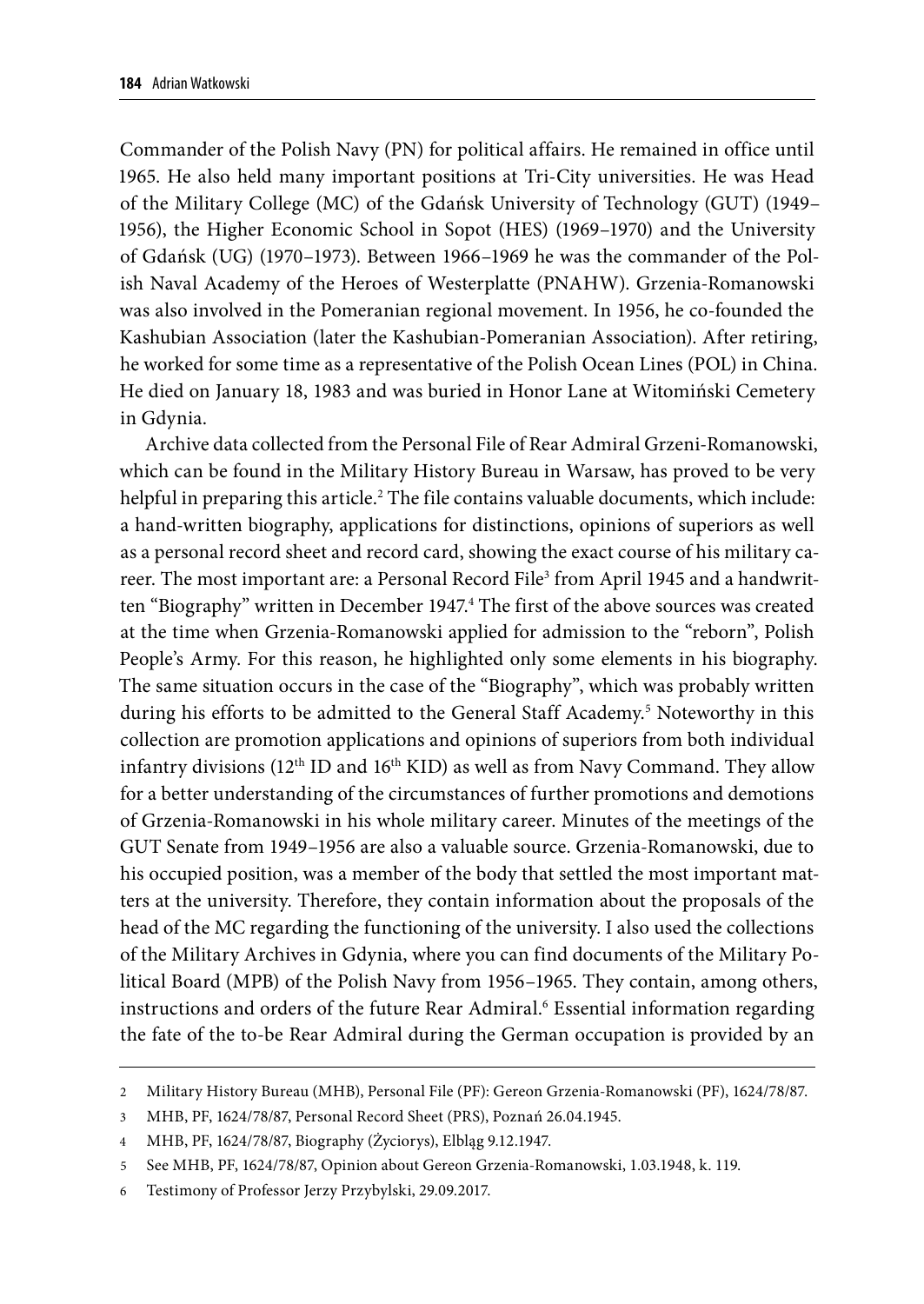article by Stanisław Dziadoń.7 The presented biographical sketch is also based on oral accounts of people who knew Grzenia-Romanowski: Lieutenant Commander Wiesław Piórkowski $^{\rm s}$  and Prof. Jerzy Przybylski. In the years 1956–1969, Lieutenant Commander Wiesław Piórkowski was an adjutant of Rear Admiral Grzenia-Romanowski, i.e. in the period when he was the head of the Political Board of the Polish Navy and the commander of the PNAHW. Profesor Przybylski served in the Navy when the protagonist of the article held important positions in it.

In the last several years there have been many publications on Grzenia-Romanowski. They mainly take the form of short biographies.9 Information about him can be also found in publications devoted to the history of the Polish Navy<sup>10</sup> or the Kashubian-Pomeranian movement.<sup>11</sup>

This sketch is an important contribution to showing the ways of developing a career in the Polish People's Republic, especially for people from Gdańsk Pomerania. This text was written to help answer the following questions:

- 1. What factors contributed to the fact that Grzenia-Romanowski decided on a military career?
- 2. What did the cooperation of the future Rear Admiral with the Union of Armed Struggle look like?
- 3. Why Grzenia-Romanowski was included in the ranks of the communist People's Guard?
- 4. What was the political and military career of Grzenia-Romanowski in the first post-war years?
- 5. How did the work of Grzenia-Romanowski as the head of the Military College of the Gdańsk University of Technology look like?
- 6. Why did Grzenia-Romanowski act as deputy commander of the Navy for political affairs?
- 7. How did the superiors of Grzenia-Romanowski evaluate his work as the head of Political Administration in the Polish Navy?

<sup>7</sup> Stanisław Dziadoń, "Kaszubski Admirał", *Litery*, 1963, 1–2.

<sup>8</sup> Testimony of Commander Wiesław Piórkowski, 9.07. 2018.

<sup>9</sup> See *Słownik Biograficzny Pomorza Nadwiślańskiego G–K*, edited by Stanisław Gierszewski, t. 2, edited by Zbigniew Nowak (Gdańsk: Gdańskie Towarzystwo Naukowe, 1994); Walter Pater, *Admirałowie 1918–2005. Słownik biograficzny* (Gdynia: Muzeum Marynarki Wojennej, 2006); Janusz Królikowski, *Generałowie i admirałowie Wojska Polskiego 1943–1990 (AH)*, t. 1 (Toruń: Adam Marszałek, 2010); Zbigniew Stromski, *Pamięci godni. Chojnicki słownik biograficzny 1275–1980* (Bydgoszcz: Pomorze, 1986); "Zmarł kontradmirał w st. sp. Gereon Grzenia-Romanowski", *Żołnierz Wolności*, 21.01.1983, 2.

<sup>10</sup> Władysław Białek, Tadeusz Struniewski, *Wyższa Szkoła Marynarki Wojennej imienia Bohaterów Westerplatte* (Warsaw: Wydawnictwo MON, 1978); Czesław Ciesielski, Walter Pater, Jerzy Przybylski, *Polska Marynarka Wojenna 1918–1980. Zarys dziejów* (Warsaw: Bellona, 1992).

<sup>11</sup> Cezary Obracht-Prondzyński, *Zjednoczeni w idei. Pięćdziesiąt lat działalności Zrzeszenia Kaszubsko- -Pomorskiego (1956–2006)* (Gdańsk: Zrzeszenie Kaszubsko-Pomorskie, 2006).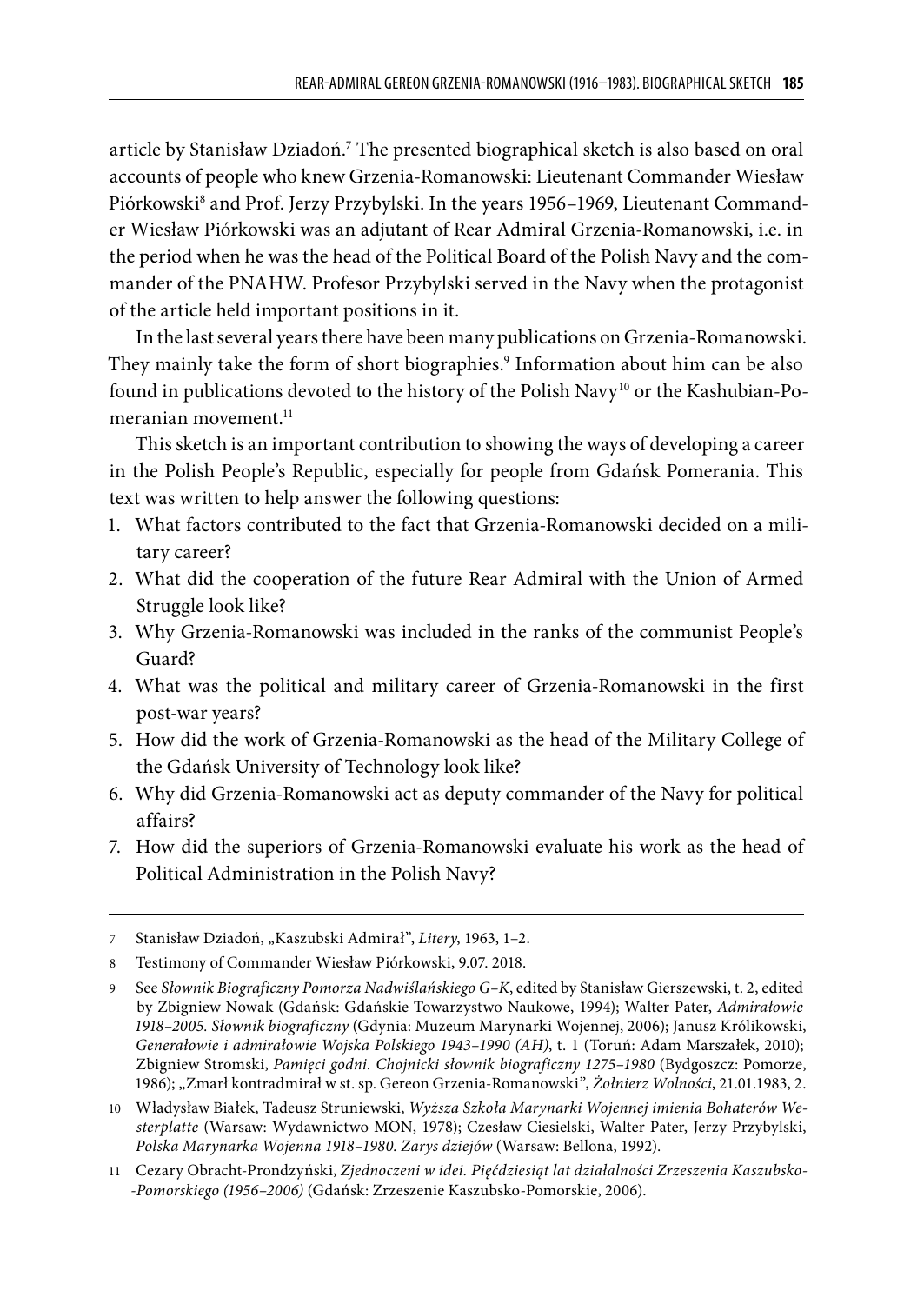8. What factors determined that the protagonist of the article became the commander of PNA, and then the head of the High Military College and the University of Gdańsk?

\*\*\*

Gereon Grzenia was born on March 19, 1916 in the town of Piece near Zblewo in the Starogard poviat, in the Pomeranian voyevodeship. He came from a petty-bourgeois family. His father Jan Grzenia was born in 1894 and came from Chmielno in the Kartuzy poviat. In the interwar period, he was a co-owner of a textile store in Chojnice and then in Wejherowo. After the end of World War II, J. Grzenia joined the Polish Socialist Party (PSP) and took the position of director of the National Clothing Factory "Odzież" in Wejherowo.12 His mother Agnieszka née Laskowska was born in 1894 and came from the village of Pobłocie in the Wejherowo poviat. She had no specific profession and was never politically involved.<sup>13</sup>

In 1920, his parents moved to Chojnice, where Grzenia studied at the local Classical Gymnasium, which he graduated in 1931. It is worth mentioning that the graduates of this school, which was established in the  $17<sup>th</sup>$  century, were many outstanding regional activists, people of science and art. Apart from Grzenia, they were: the later, co-founder and honorary president of the branch of the Kashubian Association in Chojnice, Albin Makowski, the world-famous opera singer Bogdan Paprocki and head of the Department of Human Genetics at the Polish Academy of Science (PAS) Prof. Antoni Horst.14 However, Grzenia decided to continue his professional career in the army.<sup>15</sup> This decision could have been influenced by family circumstances. Probably in 1929 his parents divorced.16 In a Catholic community, divorce was extremely rare at the time. This event must have certainly been a hard experience for Grzenia. Because of this, his parents might have thought that military school would be good for him.

<sup>12</sup> MHB, PF, 1624/78/87, *Biography*, k. 126; Record Sheet, 1960, k. 2.

<sup>13</sup> MHB, PF, 1624/78/87, *Biography*, k. 126; Record Sheet, 1960, k. 2. Jan Grzenia probably died on 03.10.1960. Author could not establish the date of death of Agnieszka Grzenia. See Gdynia Cemetary – Witomino Cemetary/ Jan Grzenia, accessed on 16.12.2017, http://nieobecni.com.pl/index.php?s=grob&id=197570. The date of birth found on J. Grzenia tombstone is March 1890.

<sup>14</sup> Henryk Porożyński, *Z dziejów Liceum Ogólnokształcącego im. Filomatów Chojnickich w Chojnicach (1623–2002)* (Słupsk: Wydawnictwo Pomorskiej Akademii Pedagogicznej, 2004), 72, 94, 158, 170, 208, 238. Albin Makowski (1908–1982), accessed on 09.04.2017, http://www.historiachojnic.pl/biografia/27/albin – makowski.

<sup>15</sup> MHB, PF, 1624/78/87, *Biography*, k. 126 – 127; Record Sheet, k. 2.

<sup>16</sup> MHB, PF, 1624/78/87, Excerpt from report of Chief of Personnel PEB Lieutenant Tomczak from MD Morski from 1947, k. 43. In his assessment of Grzenia-Romanowski as deputy commander of 16th Infantry Division he wrote: "In the last couple of weeks I have noticed bad influence of his mother, with whom he had no contact for years /mother divorced his father 18 years ago/".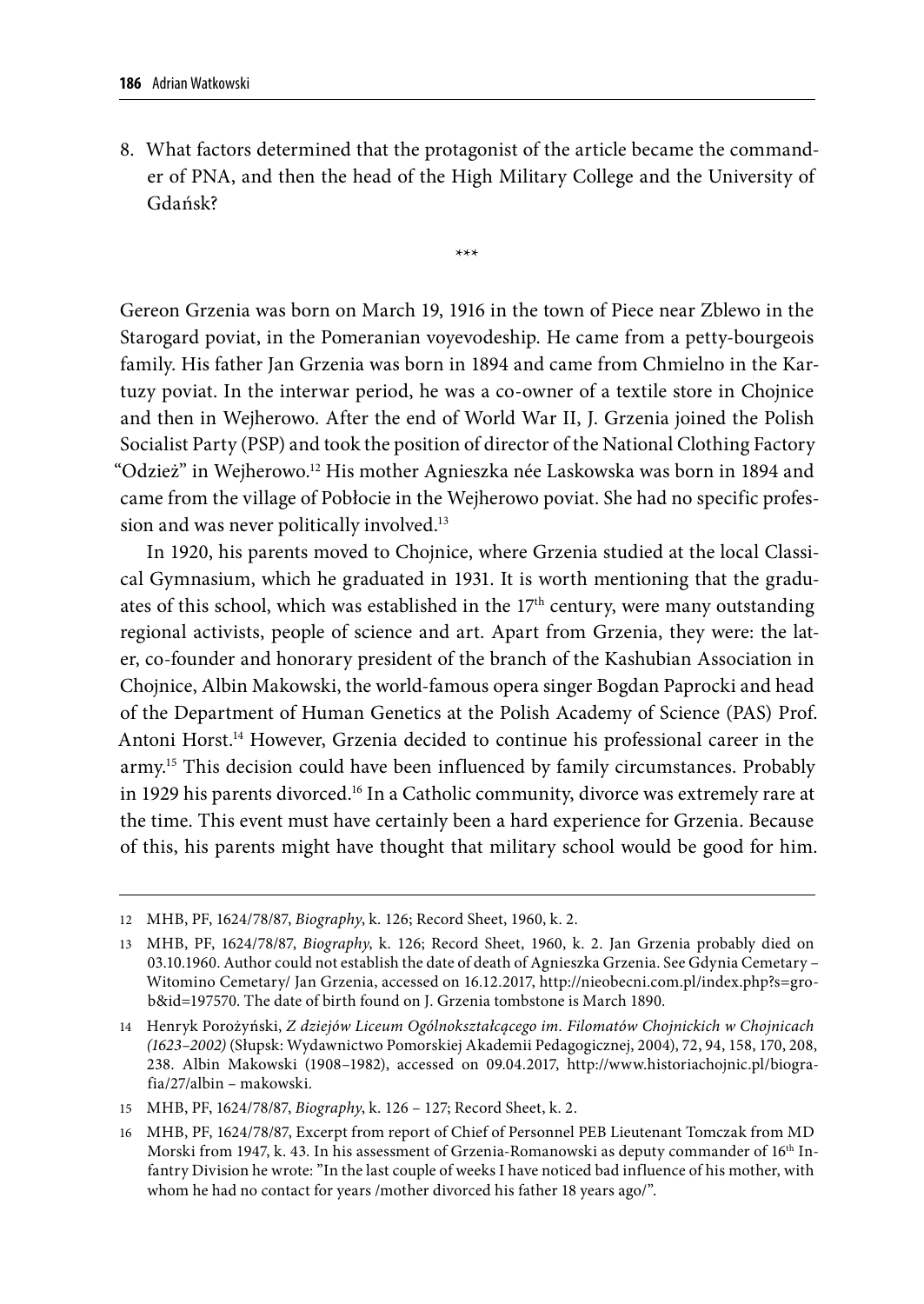Studying there would allow him to be away from the harsh atmosphere of his family home. Grzenia joined the Cadet Corps No. 2 (KK nr 2) in Chełmno. During the Second Polish Republic period, Cadet Corps were elite schools that taught future officers – commanders of the Polish Army (PA). Graduates could continue their education in Infantry Officer Cadet Corps or other military structures.17

Grzenia's education in Cadet Corps in Chełmno lasted until 1936, when as a result of a reform of education and the policy of budget cuts for military purposes, Cadet Corps No. 2 was liquidated and its students were transferred to Cadet Corps No. 3 in Rawicz. As a result of the merger of the two schools, the Rawicki Corps adopted No. 2 of the Chełmno Corps.<sup>18</sup> In this school he passed his final exams in 1937.<sup>19</sup> After passing the secondary school-leaving examination, he perfected his military skills at the Infantry Officer Cadet School (IOCS) in Komorów near Ostrowia Mazowiecka. After completing his education at the IOCS, he was sent to practice in the Rifle Regiment (RR).<sup>20</sup> This unit was then part of the Motorized Infantry Regiment, which was part of the Warsaw Armoured Motorized Brigade (WAMB).<sup>21</sup> Its commander was the future chief commander of the Home Army (HA), Certified Colonel Stefan Rowecki "Grot". On August 1st, 1939, in the face of the impending conflict with Germany, Grzenia received his first promotion to the rank of officer – he was assigned to permanent active duty in the infantry and appointed 2<sup>nd</sup> lieutenant. At the same time, he was the commander of the 2<sup>nd</sup> platoon of the 1st company of RR WAMB.<sup>22</sup> During the September Campaign, a brigade commanded by Colonel S. Rowecki fought in the area of Puławy, Dęblin

- 21 Wacław Zaleski, *W Warszawskiej Brygadzie Pancerno-Motorowej 1939. Z dziejów 1 Pułku Strzelców Konnych* (Warsaw: Wydawnictwo MON, 1988)*,* 17–19.
- 22 Zaleski, *W Warszawskiej*, 285; MHB, PF, 1624/78/87, ZE, k. 3; MHB, PF, 1624/78/87 Record Card (RC), 1973, k. 129, MHB, PF, 124/78/87, Biographys, k. 126.

<sup>17</sup> Witold Lisowski, "Polskie Korpusy Kadetów w latach 1918–1939", *Wojskowy Przegląd Historyczny* (WPH) R.26 (1981): 157 – 158.

<sup>18</sup> Andrzej Cwer, *Polskie szkoły kadeckie w latach 1918–1939* (Siedlce: Wydawnictwo Uniwersytetu Przyrodniczo-Humanistycznego, 2012), 115– 116; Jerzy Wodzyński, Marian Pawluk, Andrzej Dławichowski et al., *Księga Pamięci Kadetów II Rzeczypospolitej* (Warsaw: Rytm, 2001), 49–50.

<sup>19</sup> MHB, Cadet Corps (CC) No. 2, I.340.39.10, Daily Orders No. 84, Rawicz 21.04.1937; Daily Orders No. 87, Rawicz 24.04. 1937, Attachment to Daily Orders 87/37, k. 2; Wodzyński, Pawluk, Dławichowski *Księga pamięci*, 171; Marian Pawluk *Księga pamięci Kadetów II Rzeczypospolitej. Aneks* (Warsaw: Rytm, 2006), 47.

<sup>20</sup> MHB, Infantry Officer Cadet School (IOCS), I. 340.13.14, Daily Orders No. 170, Komorowo near Ostrowia Mazowiecka 27.07.1939.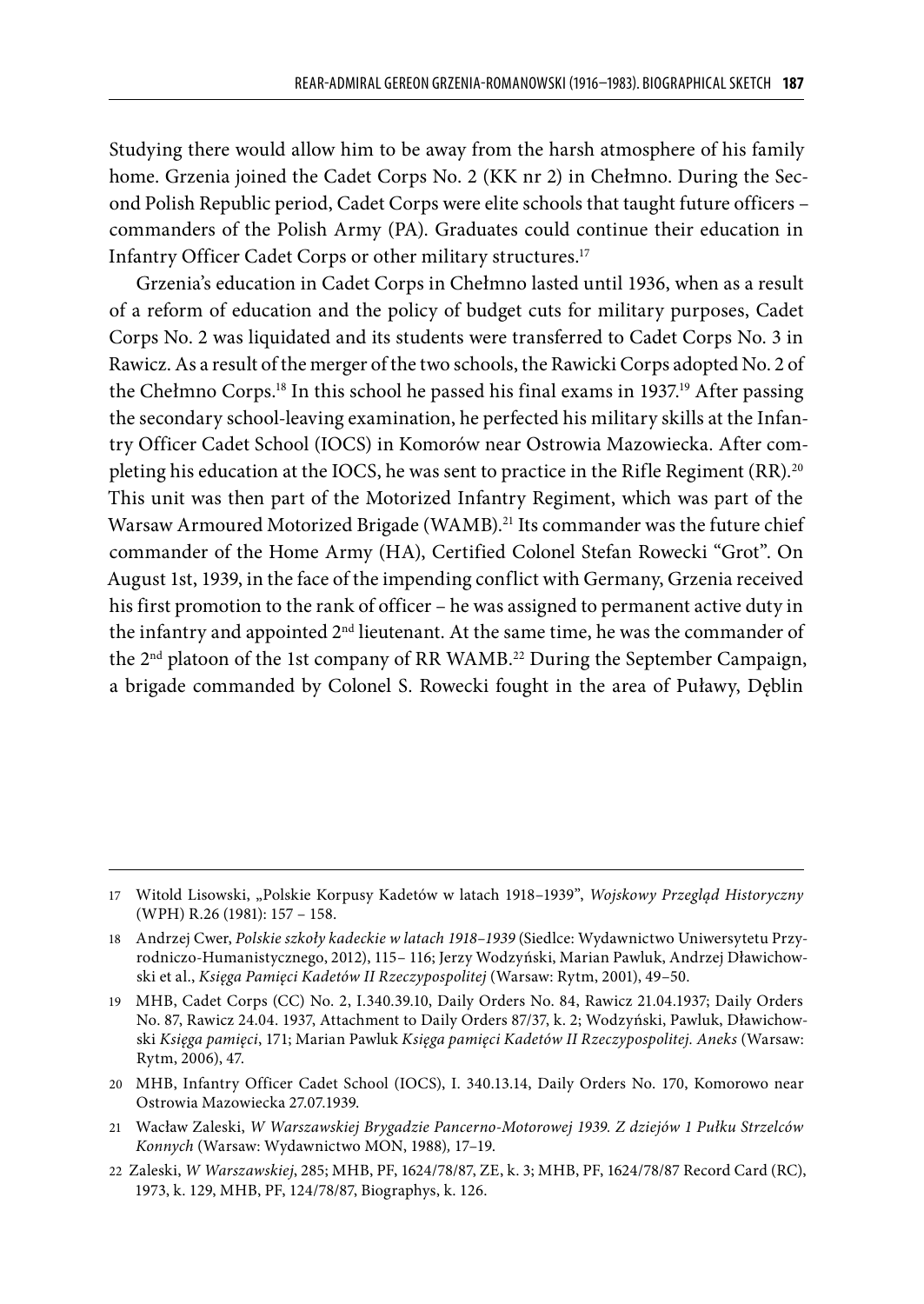and Józefów.<sup>23</sup> Then Grzenia took part in a series of battles for Tomaszów Lubelski.<sup>24</sup> After the defeat of the Polish army, he joined the underground Service for Poland's Victory. He then adopted a new name: Zbigniew Romanowski (born on June 6, 1912 in Lubomel).<sup>25</sup> He associated himself with his underground nickname "Romanowski" so much that after World War II it became his official second surname.<sup>26</sup>

Grzenia-Romanowski, at the time known under the pseudonym "Zielony", was tasked with organizing a secret Permanent Alertness Platoon in the Radzyń Podlaski poviat in the area of southern Podlasie.<sup>27</sup> He officially worked at the Mutual Insurance Institution (MII) in Radzyń Podlaski, then in a forester's lodge in Suchowola.28 During this period, due to numerous arrests among members of the resistance movement, he was directed to Warsaw, where he worked as a laborer in the construction of the airport in Bielany.<sup>29</sup> At the same time, he regularly gave chief of intelligence at MII, 2<sup>nd</sup> Lieutenant Franciszek Gramza plans for the construction of the airport, including the location of hangars and fuel tanks.<sup>30</sup> After some time, he quit his job at the construction site and went to work at the "Władysław Juchniewicz" transport office in Warsaw.<sup>31</sup> He was then given the task of creating proper conditions for the use of car rolling stock for the needs of underground activity.<sup>32</sup> In November 1941, the owner of the transport office, not wanting to have a person cooperating with the underground in his factory, dismissed Grzenia-Romanowski from his job. In this situation, he moved to the forwarding company "A&P Haller" in Warsaw.<sup>33</sup> There he was appointed freight forwarder.

- 24 Apoloniusz Zawilski, *Bitwy polskiego września* (Kraków: Znak, 2009), 634.
- 25 MHB, PF, 1624/78/87, Biography, k. 126.

- 27 Dziadoń, "Kaszubski", 1.
- 28 MHB, PF, 1624/78/87, Biography, k. 126; KE, k. 129.
- 29 MHB, PF, 1624/78/87, Biography, k. 126 127.
- 30 Ibidem, k. 126–127; MHB, PF,1624/78/87, PRS, k. 123.
- 31 MHB, PF, 1624/78/87, Biography, k. 127; MHB, PF,1624/78/87, KE, k. 129.
- 32 Dziadoń, "Kaszubski", 1.
- 33 MHB, PF,1624/78/87, Biography, k. 127; MHB, PF,1624/78/87, KE, k. 129.

<sup>23</sup> Tadeusz Jurga, *Regularne jednostki Wojska Polskiego w 1939 r. Organizacja, działania bojowe, uzbrojenie, metryki związków operacyjnych, dywizji i brygad* (Warszawa: Wydawnictwo MON, 1975), 298; Stanisław Lityński, Tadeusz Wasilewski, "Armie «Prusy i Lublin» oraz grupa armij gen. Dęba-Biernackiego". in: *Polskie Siły Zbrojne w II wojnie światowej. Kampania wrześniowa 1939. Przebieg działań od 9 do 14 września*, t. 1, part 3, edited by Adam Sawczyński (London: Instytut Historyczny im. gen. Sikorskiego, 1959), 359–360.

<sup>26</sup> Only through the order of Minister of National Defense Marshal Konstanty Rokossowski from 31.01.1951 Gereon Grzenia could officially change his surname to "Grzenia-Romanowski". See MHB, PF, 1624/78/87, Personal order excerpt No. 108, Warsaw 31.01.1951, k. 113.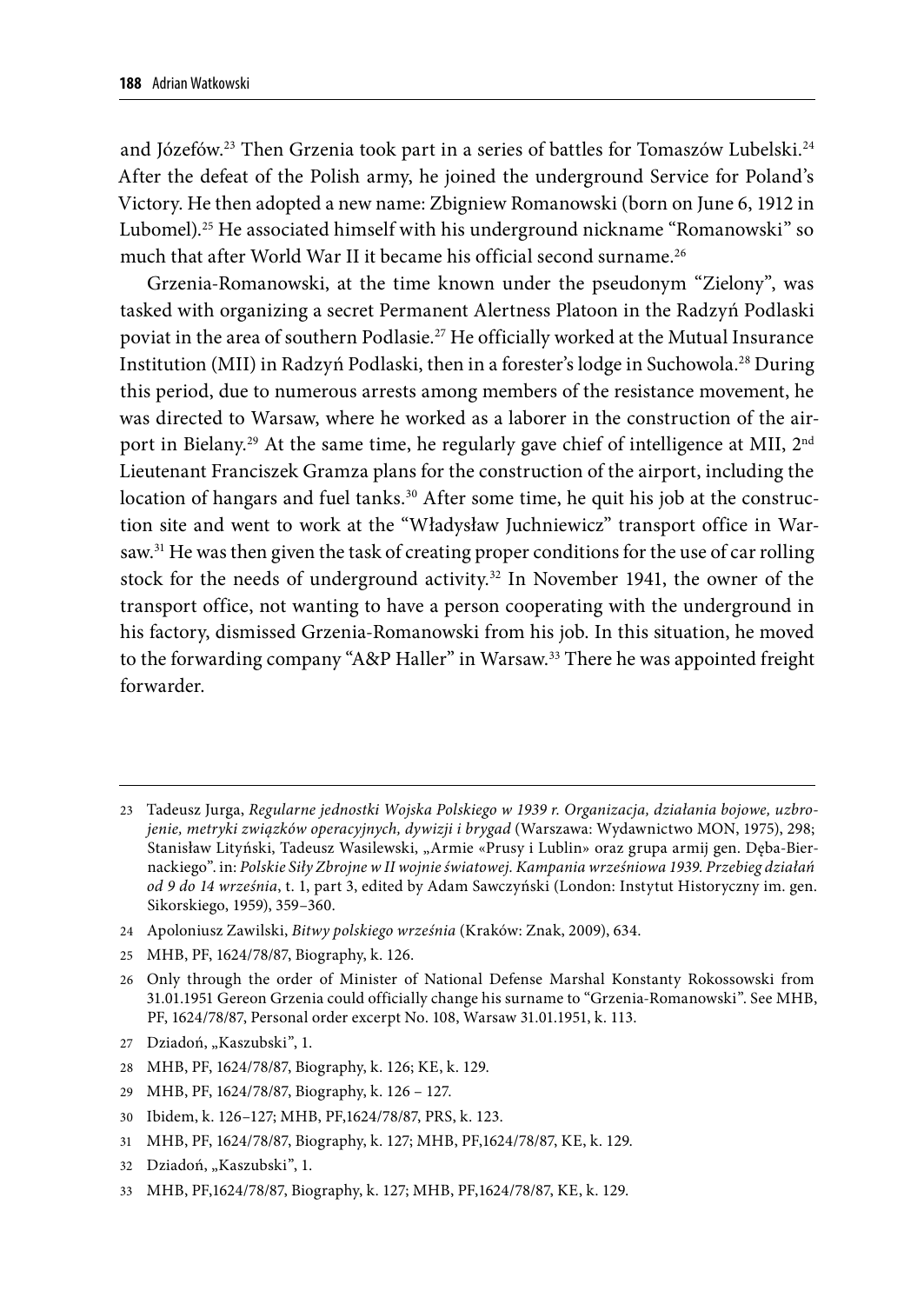This relatively quiet period in his life (despite the everyday dangers of underground activity) did not last for too long. On May 14, 1942, he was arrested by the Gestapo on charges of political murder in Powązki.<sup>34</sup> Consequently, he was detained in Pawiak.<sup>35</sup>

His ordeal lasted for three months. The owner and employees of "Władysław Juchniewicz", who collected money for a bribe for prison guards, were the ones to contribute to the release of Grzenia. Thanks to their effort, on August 14, 1942, he left the prison.36 It is important to note that no archival materials mentioning his captivity have survived.<sup>37</sup>

After being released from prison, Grzenia-Romanowski politically approached the radical left. Asignificant role was played by a member of the People's Guard, Władysław Kempa, a worker employed at Juchniewicz's factory, with whom Grzenia-Romanowski distributed the illegal biweekly "Robotnik" for Polish Socialists. This publishing house represented socialist activists who advocated cooperation with the communists and the Soviet Union.38 On July 12, 1943, Grzenia-Romanowski became an instructor in the People's Guard, adopting the underground name "Gwardiuk".39 Such a decision could have been the result of support given to him by the communist workers during his imprisonment. He felt he owed a debt of gratitude towards them, which probably explains his involvement in communist partisan activities.

At the beginning of his activity in PG, he was responsible for the training of young Guardsmen and the distribution of "bibuła". His new comrades in arms helped him find a job at the Warsaw West railway station. While working there, he announced train departures and arrivals. He also warned his underground associates about searches.<sup>40</sup>

During the occupation, an important event took place in the private life of Grzenia-Romanowski. On October 29, 1939, he married Jadwiga Kuzarzewska in a Roman Catholic parish in Cechówka (it is currently part of the city of Sulejówek near Warsaw). The relationship led to two children being born: his daughter Irena (May 22, 1944 – ?),

<sup>34</sup> MHB, PF,1624/78/87, Biography, k. 127. Author could not determine which mass political murder Grzenia-Romanowski was accused of.

<sup>35</sup> Pawiak was an infamous Gestapo prison in Warsaw. In 1939–1944 around 100 thousand prisoners passed through its walls, of which 37 thousand were killed.

<sup>36</sup> MHB, PF, 1624/78/87, Biography, k. 127–128; MHB, PF, 1624/78/87, PRS, k.123; Dziadoń, "Kaszubski", 1.

<sup>37</sup> Pawiak Museum employees were able to recreate only 50% of prisoner files. We can base our knowledge only on the personal testimony of Grzenia. I received this information from Robert Hasselbusch, a researcher from Pawiak Museum.

<sup>38</sup> The ideolocial "worker" concept is covered by: Jerzy Jarowiecki, Jerzy Myśliński, Andrzej Notkowski, *Prasa polska w latach 1939–1945* (Warszawa: PWN, 1980), 85–88; Stanisława Lewandowska, *Polska konspiracyjna prasa informacyjno-polityczna 1939– 1945* (Warsaw: Czytelnik, 1982), 137–142, MHB, PF, 1624/78/87, Biography, k. 127–128; PRS, k. 123.

<sup>39</sup> MHB, PF, 1624/78/87, Biography, k. 128.

<sup>40</sup> Dziadoń, "Kaszubski", 1.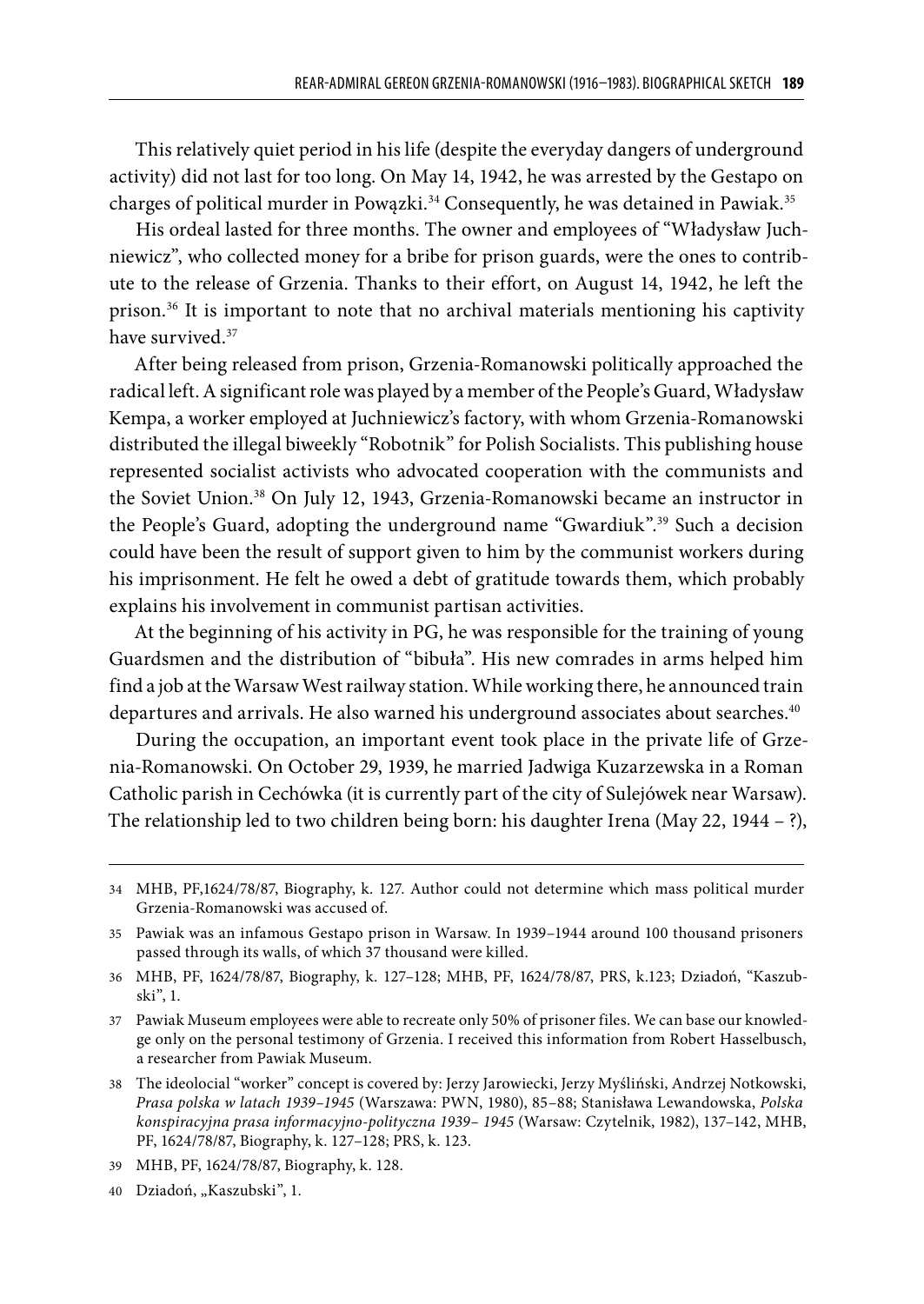and his son Zbigniew (February 7, 1947 – February 10, 2000), who later became a captain in the Polish Navy.<sup>41</sup> It is no accident that the protagonist of this biographical sketch gave his son his old underground name. He probably wanted to pass onto him a part of his own partisan identity.<sup>42</sup>

At the end of July 1944, at the news of the Red Army approaching Warsaw, Grzenia-Romanowski abandoned his job on the railway and tried to reach the territories occupied by Soviet troops. However, he was captured by the Germans and detained in a camp in Kąkolewo near Leszno (Polenlager). Poles imprisoned there had to work at road construction and unloading of wagons.43 In January 1945, when the Red Army entered Wielkopolska, Grzenia-Romanowski supposedly ordered his fellow prisoners to escape. He himself went to Poznań, which was occupied by the Russians.44 There, he became involved in the Polish Workers' Party (PWP), which was at the time building its urban and provincial structures,<sup>45</sup> and took the position of chairman of the youth wing of the party – the Union of Youth Struggle (UYS).At the end of April 1945, he was mobilized into the army.<sup>46</sup> He took the position of political and educational officer, assuming the function of a lecturer (full-time in the rank of major) in the  $12<sup>th</sup>$  Infantry Division, which was being formed at the time in Poznań. In May and June 1945, the unit was moved to West Pomerania to protect the new western border of the country.<sup>47</sup>

Taking into consideration the political situation of the time, it may seem surprising that a pre-war officer and former Union of Armed Struggle soldier, became a political officer in the 12th ID. However, Grzenia-Romanowski's professional past could have been an asset for the communists. The corps of political and educational officers suffered from numerous staff shortages at that time. As of February 9, 1946, only 4,557 of the 5,743 positions were occupied, which meant that the level of employment in this

42 Dziadoń, "Kaszubski", 1.

43 Ibidem.

44 MHB, PF, 1624/78/87, Biography, k. 128; Dziadoń, "Kaszubski", 1-2.

45 More about building urban and provincial structures of the Polish Workers' Party in Wielkopolska see Krzysztof Stryjkowski, *Poznań '45. Ostatni rok wojny i pierwszy rok odbudowy* (Poznań: Wydawnictwo Nauka i Innowacje, 2013), 138–139, 141.

46 MHB, PF, 1624/78/87, PRS, k. 123; Dziadoń, "Kaszubski", 2.

47 Kazimierz Kozłowski, *Między racją stanu a stalinizmem. Pierwsze dziesięć lat władzy politycznej na Pomorzu Zachodnim 1945 1955* (Warszawa–Szczecin: Wydawnictwo Archiwum Państwowego "Dokument", 2000), 94; Stanisław Komornicki, *Regularne jednostki Ludowego Wojska Polskiego*. *Formowanie, działania bojowe, organizacja, uzbrojenie, metryki jednostek piechoty* (Warszawa: Wydawnictwo MON, 1968), 163; Stryjkowski, Poznań'45, 162; Tadeusz Białecki, "Pierwsze lata polskiego Szczecina (1945–1949)", w: *Dzieje Szczecina 1945–1990*, t. 4, red. Tadeusz Białecki et al. (Szczecin:"13 Muz", 1998), 52–57.

<sup>41</sup> MHB, PF, 1624/78/87, *Wyrok w imieniu Rzeczypospolitej Polskiej*, 6.12.1949, k. 110; Gdynia Cemetary – Witomino Cemetary/Zbigniew Grzenia-Romanowski, access 09.04.2017, http://nieobecni.com.pl/index.php?s=grob&id=197562, ). On the tombstone of Zbigniew Grzenia-Romanowski we can find the date of birth: 17 February 1947.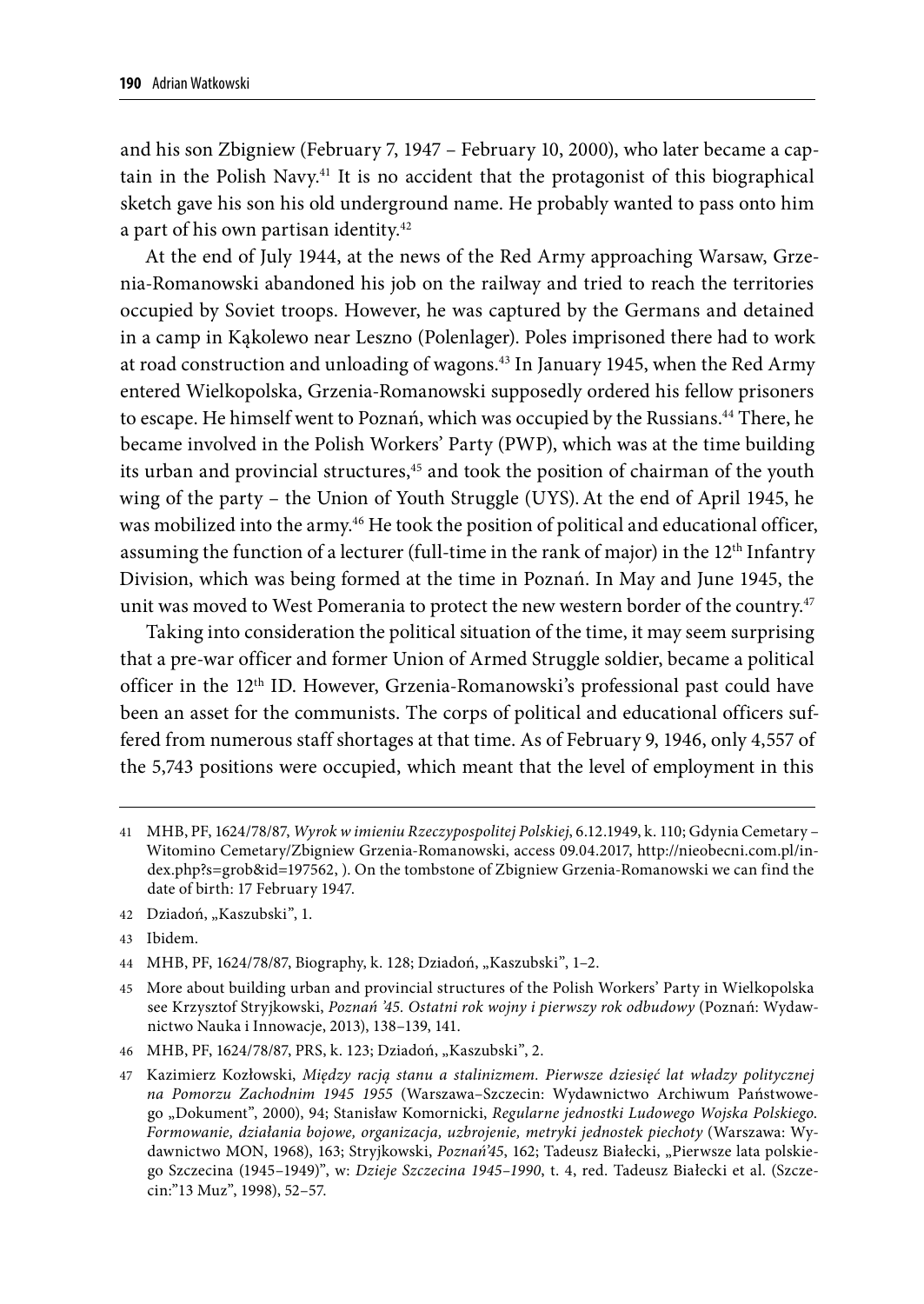apparatus was only 79.3%. Another weak point of the corps was the low level of education of its staff. It is estimated that in the spring of 1945, only 8.5% of officers had a university degree and 49.8% had secondary education (complete and incomplete).<sup>48</sup> In this situation, for decision makers of the Main Political and Educational Administration of the Polish Army (MPEAP), Grzenia-Romanowski could have been a perfect candidate for the job. His education and knowledge of military life were to help him gain authority among soldiers. On the other hand, as a member of the Polish Workers' Party and a person experienced in political work, he was to guarantee the implementation of the governmental political agenda in the army.49

Working in this position was difficult for 2<sup>nd</sup> Lieutenant Grzenia-Romanowski. That is why on July 21, 1945, he assumed, as suggested by his superiors, the position of deputy commander of the battalion (full-time in the rank of captain) for political and educational matters of the 43<sup>rd</sup> Infantry Regiment (IR).<sup>50</sup> At the same time, on August 14, 1945, he was promoted to the rank of lieutenant in the corps of political and educational officers.51 This meant that his superiors could see in him some potential that had not yet been fully utilized. He did much better in his new position. He was to gain some authority among both soldiers and his superiors.<sup>52</sup> His commander Captain Leo Lis, however, believed that Grzenia-Romanowski devoted too little work to political and educational training in the unit.<sup>53</sup>

In the first years after World War II, Polish troops, apart from military tasks, also carried out activities in the field of organization of military administration and settlement in Western Pomerania.<sup>54</sup> That was also one of the new responsibilities of Lieutenant Grzenia-Romanowski. He organized, among other things, military settlement in the Gryfino poviat, in which military colonists constituted approx. 75% of residents.<sup>55</sup> For his services, on May 9, 1946, he was awarded the Knight's Cross of the Order of

<sup>48</sup> Witold Jarno, "Praca polityczno-wychowawcza i nastroje w wojskach lądowych w pierwszych latach po zakończeniu II wojny światowej", *Przegląd Nauk Historycznych* 10 (2011): 151; Andrzej Lewicki, "Polityka kadrowa Polskiej Partii Robotniczej w wojsku (1944–1948)". In: *Trzydzieści pięć lat Ludowego Wojska Polskiego w służbie narodu i partii*, edited by Bolesław Krasiewicz, *Zeszyty Naukowe WAP* (ZN WAP) 96 (1978): 72–76.

<sup>49</sup> Grzenia-Romanowski became member of Polish Workers' Party 20.02.1945 r., a different source states that it was 20.11.1945. See MHB, PF, 1624/78/87, Biography, k. 128; ZE, k. 1.

<sup>50</sup> MHB, PF, 1624/78/87, Employment characteristic, 20.06.1945, k. 57.

<sup>51</sup> MHB, PF, 1624/78/87, Promotion application (copy), 3.07.1945, k. 58; ZE, k. 1.

<sup>52</sup> MHB, PF, 1624/78/87, Employment characteristic, 7.11.1945, k. 56.

<sup>53</sup> Ibidem.

<sup>54</sup> Zygmunt Huszcza, Zbigniew Szydłowski, "Z dziejów Pomorskiego Okręgu Wojskowego w latach 1946-1948", WPH 8 (1963): 283-284; Zdzisław Misztal, "Udział ludowego WP w tworzeniu administracji państwowej i zagospodarowaniu kraju po II wojnie światowej", MHB 26 (1981): 31, 38.

<sup>55</sup> Huszcza, Szydłowski, "Z dziejów", 283; MHB, PF, 1624/78/87, Decoration application (Order Polonia Restituta kl. V), 23.11.1945, k. 55.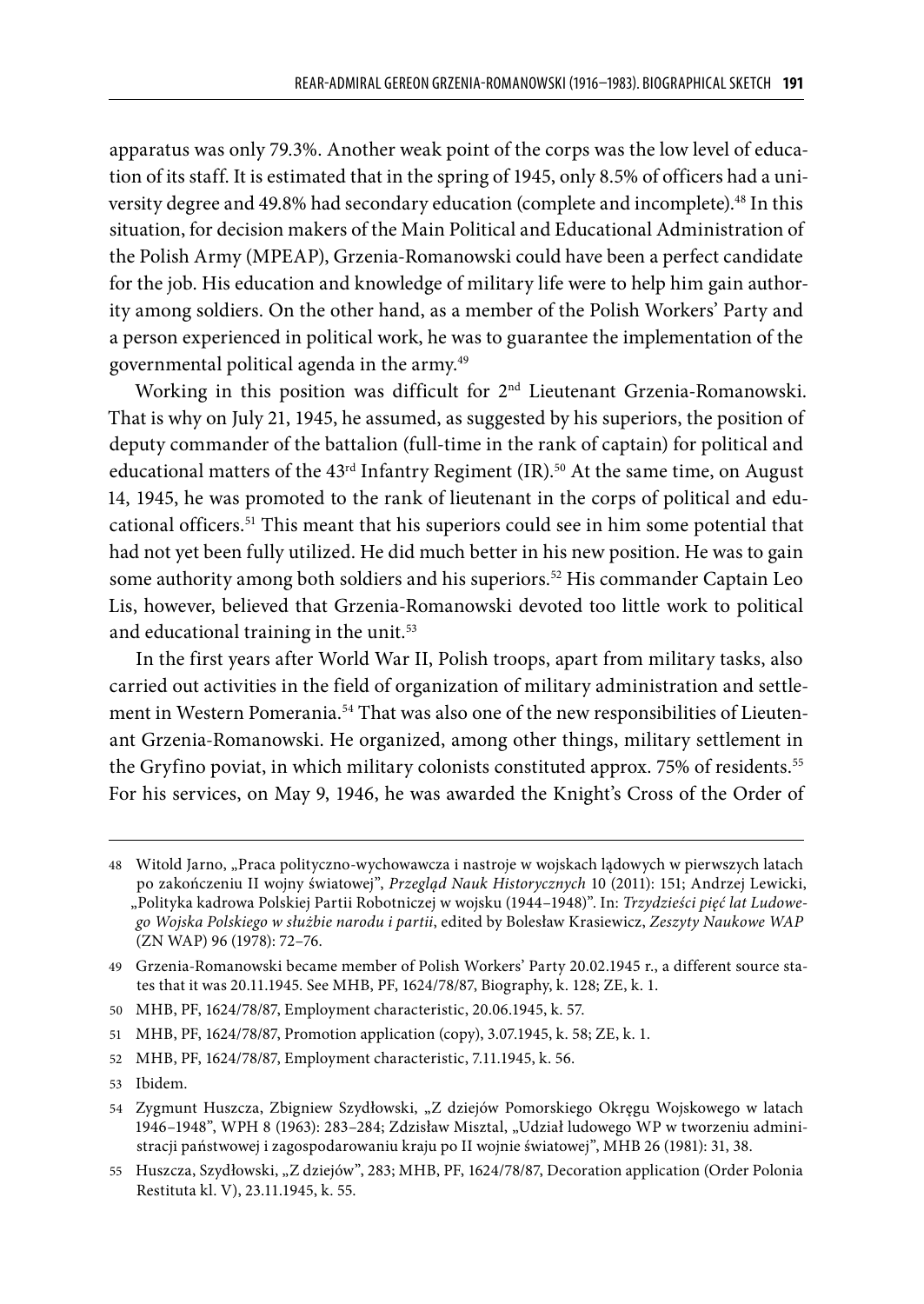Polonia Restituta.<sup>56</sup> He got it for his contribution in rebuilding Poland and strengthening its existence.<sup>57</sup> When he worked as a political and educational officer in the battalion (he was also the deputy military commander of the city of Szczecin), he was again promoted in military rank. On May 9, 1946 (the same day he received Polonia Restituta), he was promoted to captain.<sup>58</sup> This date was probably not accidental. It was the day when the Polish People's Army celebrated its first anniversary of victory over Germany. Grzenia-Romanowski rose very quickly among the ranks of the corps of political officers of the  $12<sup>th</sup>$  ID. On February 15, 1946, he became the deputy commander (fulltime in the rank of lieutenant colonel) of the 43<sup>th</sup> Infantry Regiment for political and educational matters.<sup>59</sup> His superiors from the political and educational division of 12 ID (Major Hakman, Captain Gąsiorowski) saw him as a "democrat with a straight political spine," who "leaned towards Marxism".60 In their opinion, he was a person who had great sympathy for the new government, but still lacked proper ideological education. Still, at work, both with the conscripts and the civilian population, he was able to achieve results that were expected of him.<sup>61</sup> Consequently, on May 2, 1946, he took the office of deputy head of the Political and Educational Department (PED) of 12 ID.<sup>62</sup> In the opinion of his superiors, the education he had received in the Corps prevented him from working effectively with the conscripts.<sup>63</sup> They believed that Captain Grzenia-Romanowski should be directed to the line service, where after appropriate training he could take command of an infantry regiment.<sup>64</sup> However, in contrast to other members of the Political and Educational Department, he fulfilled his duties well.<sup>65</sup> During this period, Grzenia-Romanowski was again decorated. He was given the Silver Cross of Merit<sup>66</sup> on July 18, 1946.<sup>67</sup> The medal was awarded to people who were particularly accomplished in professional and social work.68 In his new position, Captain

58 MHB, PF, 1624/78/87, ZE, k. 1.

60 Ibidem, Employment characteristic, 23.03.1946, k. 53.

- 62 Ibidem, ZE, k. 4.
- 63 Ibidem, Employment characteristic, 05.06.1946, k. 52.
- 64 Ibidem.
- 65 Ibidem.
- 66 Ibidem, Decoration application (Srebrny Krzyż Zasługi), 25.04.1946, k. 50.
- 67 Ibidem, k. 50; ZE, k. 4; Record Sheet (RS), 1973, k. 129.
- 68 Madej, "Ordery", 208-209.

<sup>56</sup> MHB, PF, 1624/78/87, ZE, k. 4.

<sup>57</sup> Kazimierz Madej, "Ordery i odznaczenia Ludowego Wojska Polskiego".in: *Trzydzieści pięć lat Ludowego Wojska Polskiego w służbie narodu i partii*, edited by: Bolesław Krasiewicz, ZN WAP 96 (1978): 198.

<sup>59</sup> Ibidem, Promotion application (granting the rank of "captain"), 1946, k. 59; Employment characteristic, 20.02.1946, k. 54; ZE, k. 4.

<sup>61</sup> Ibidem.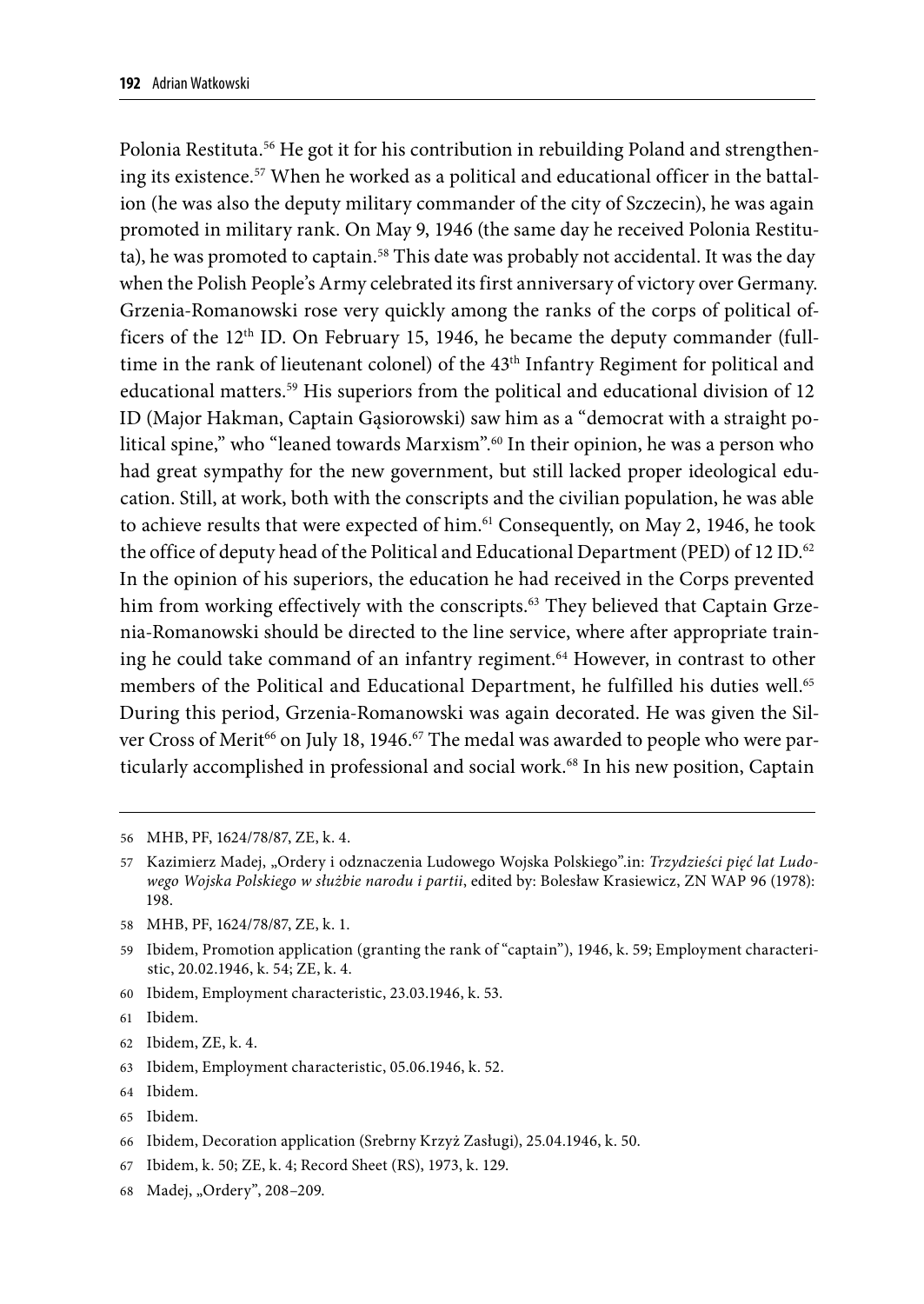Grzenia-Romanowski became even more involved in political work with the inhabitants of Szczecin. He was a co-founder of organizations highly involved with the government: the Soldier's Friend Society and the Union of Participants of Armed Struggle with Germany.<sup>69</sup> After three months of work in PED 12<sup>th</sup> ID, he was again nominated. On August 5, 1946, he assumed one of the highest positions in the Political and Educational Apparatus of Military District No. 2, i.e. division deputy commander (full-time in the rank of colonel) for political and educational affairs in the  $12<sup>th</sup>$  ID.<sup>70</sup> However, as early as 1947 he was transferred to the position of deputy commander of the 16<sup>th</sup> Kashubian Infantry Division (KID) in Gdańsk. One can assume that the Kashubian roots of Grzenia-Romanowski may have played a major role in this change. From 1946, the communist authorities carried out activities aimed at winning the sympathy of the Kashubian population. This also applied to local conscripts who served in the 16th  $KID<sup>71</sup>$ . It seems that the decisions regarding Grzenia-Romanowski's career were made to find a commander for the 16<sup>th</sup> KID who would know and understand the specificity of the region, which would allow the acting government to achieve its goals.<sup>72</sup> This was particularly important in the context of the forthcoming elections to the Legislative Sejm on January 19, 1947. In the election, the Polish Workers Party's main competitor was the Polish People's Party (PPP) under the leadership of Stanisław Mikołajczyk. PPP enjoyed great support in rural areas, which were inhabited by the Kashubian population.73 After the communists committed electoral fraud, they decided on a more thorough process of verification of the political and educational apparatus of the Polish Army under their control. According to the head of the Personnel Department of the Political and Educational Board (PEB) MD No. 2 Captain Lisicki, Grzenia-Romanowski did not work systematically on deepening his worldview, which was necessary when working with conscripts and civilians.<sup>74</sup> Lisicki came to the conclusion that his subordinate would be better off as a regiment commander. However, he took into account the current staff quality of the Polish Army and warned against swift dismissal of Grzenia-Romanowski from his position.75 However, in the following months of

<sup>69</sup> MHB, PF, 1624/78/87, Decoration application (Order Polonia Restituta kl. V), 25.06.1946, k. 51.

<sup>70</sup> Ibidem, ZE, k. 4.

<sup>71</sup> Jan Prokurat, "Działalność polityczna i społeczna 16 Dywizji Piechoty na Wybrzeżu w latach 1945– 1947", in: *Z lat wojny i okupacji 1939–1945*, t. 4, edited by: Leszek Grot (Warsaw: Wydawnictwo MON, 1972), 415.

<sup>72</sup> Commander of the 16th KID Gen. Daniluk considered Grzenia-Romanowski his deputy of Kashubian, not political affairs. See MHB, PF, 1624/78/87, Excerpt from report of the Lecturer of the First Branch of the Political Board, Maj. Worwa, June 1947, k. 43.

<sup>73</sup> Jarosław Wtorkiewicz, *Wojsko Polskie w akcji propagandowej i wyborach do Sejmu Ustawodawczego w 1947 roku* (Warsaw: Trio, 2002), 26–31.

<sup>74</sup> MHB, PF, 1624/78/87, Employment characteristic (copy), 27.03.1947, k. 49.

<sup>75</sup> Ibidem.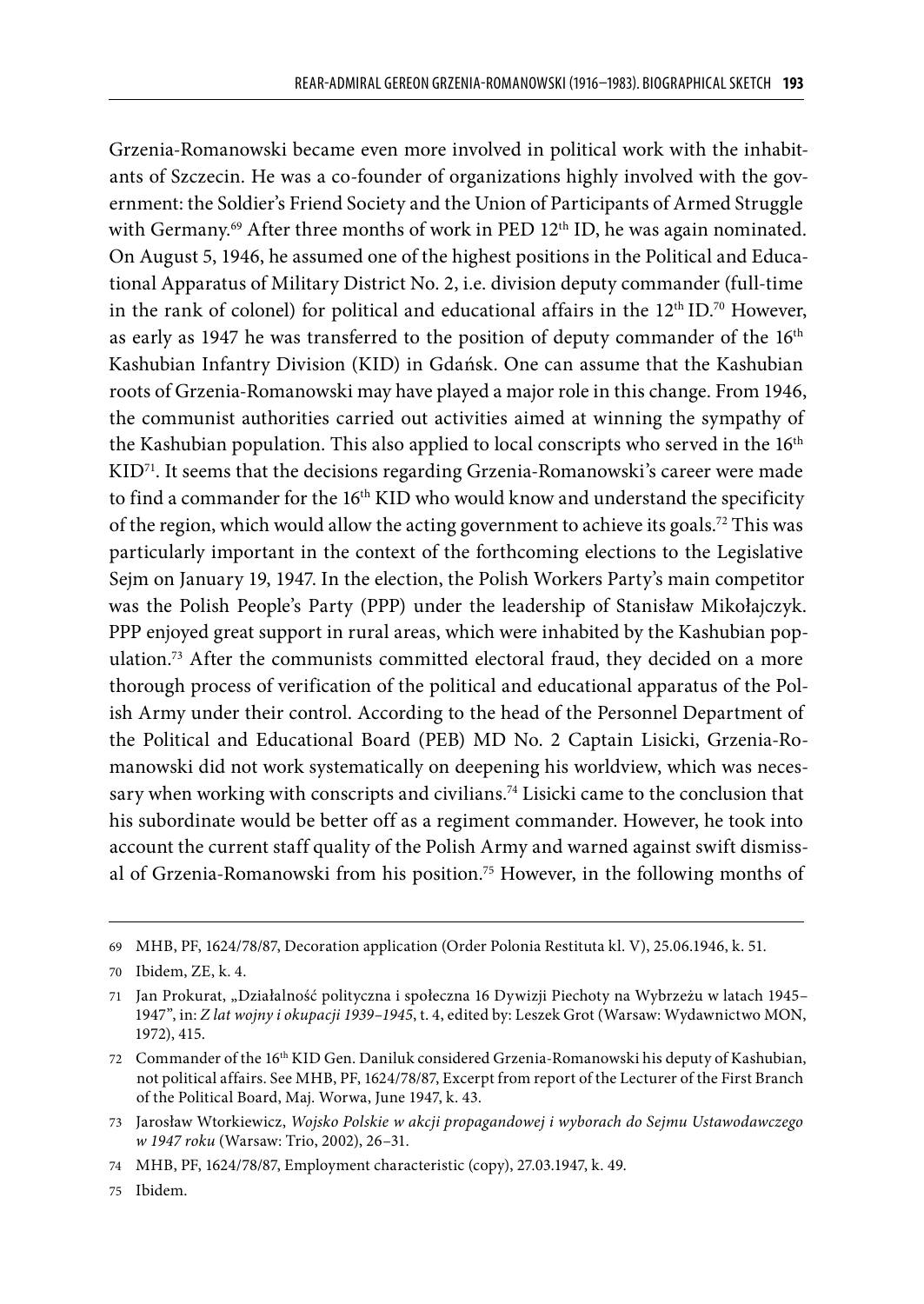1947, deputy commander of the  $16<sup>th</sup> KID$  experienced symptoms of "post-election depression", which negatively affected the quality of his work. This situation was caused by the electoral failure of the Kashubian Ticket of which he was a candidate.76 Also, Grzenia-Romanowski experienced family problems.77 Because of this crisis the Minister of National Defense Michał Rola-Żymierski was forced to personally intervene.78 As a result, a meeting was arranged which was attended by: Marshal M. Rola-Żymierski, commander of the 16<sup>th</sup> KID, General Stanisław Daniluk, deputy head of PEB MD No. 2 Lieutenant Colonel A. Hajnicz and Captain Grzenia-Romanowski (full-time lieutenant colonel<sup>79</sup>). It was established that the deputy commander of 16<sup>th</sup> KID would be transferred to Elbląg.<sup>80</sup> On September 3, 1947, he took over the position of commander of the 55<sup>th</sup> Infantry Regiment in Elbląg.<sup>81</sup> He was also a member of the City National Council.82 Due to the lack of appropriate competence and experience in commanding the regiment, he held this position only until the end of February 1948. After leaving Elbląg, he was directed to a training course for regiment commanders at the Infantry Training Center (ITC) in Rembertów. While studying at the Infantry Academy, the superiors of Grzenia-Romanowski noticed that he made an effort to raise his level of military knowledge, and committed himself to consolidating his political worldview. This became apparent in his studies of Marxist ideology.83 In January 1949, he completed ITC training with a good overall grade.84 After graduation, he became (starting from February 3, 1949) the commander of the 42<sup>nd</sup> Motorized Infantry Regiment in Żary (full-time in the rank of colonel), which was part of the  $11<sup>th</sup>$  Motorized Infantry

78 Ibidem.

80 Grzenia-Romanowski in his *Biography*, which he wrote down while serving in Elbląg, he claimed that he was moved to lined infantry on his own request. See: MHB, PF, 1624/78/87, Biography, k. 128.

<sup>76</sup> The Kashubian Ticket was created at the end of 1946. It comprised local Kashubian activists. It was intended by the comunists to compete with the Polish Workers Party in the area of Gdańsk Pomerania. See: Tadeusz Bolduan, *Nie dali się złamać. Spojrzenie na ruch kaszubski 1939–1995* (Gdańsk: Oficyna Czec, 1996), 59–64; Krzysztof Sławski, *Bernard Szczęsny (1919–1993). Więzień Stutthofu, burmistrz Wejherowa, prezes Zreszenia Kaszubsko-Pomorskiego* (Gdańsk: Instytut Kaszubski, Zreszenie Kaszubsko-Pomorskie, 2015), 148–151.

<sup>77</sup> See MHB, PF, 1624/78/87, Excerpt from report of Chief of Personnel PEB Lieutenant Tomczak from MD Morski from June 1947, k. 43. During this time his relationship with his first wife Jadwiga deteriorated. They divorced in December 1949. See MHB, PF, 1624/78/87, *Wyrok w imieniu Rzeczypospolitej Polskiej*, 6.12.1949, k. 110.

<sup>79</sup> An entry in his Record Sheet says that Grzenia-Romanowski held the position of Colonel during this time. See: MHB, PF, 1624/78/87, ZE, k. 4.

<sup>81</sup> MHB, PF, 1624/78/87, ZE, k. 4; ibidem, Personal order excerpt No. 1007, 21.08.1947, k. 111.

<sup>82</sup> Prokurat, "Działalność", 420, annotation 74.

<sup>83</sup> MHB, PF, 1624/78/87, Employment characteristic, 08.01.1949, k. 39.

<sup>84</sup> MHB, PF, 1624/78/87, Ministry of National Defense, Infantry College. School certificate No. 36, 29.01.1949, k. 115.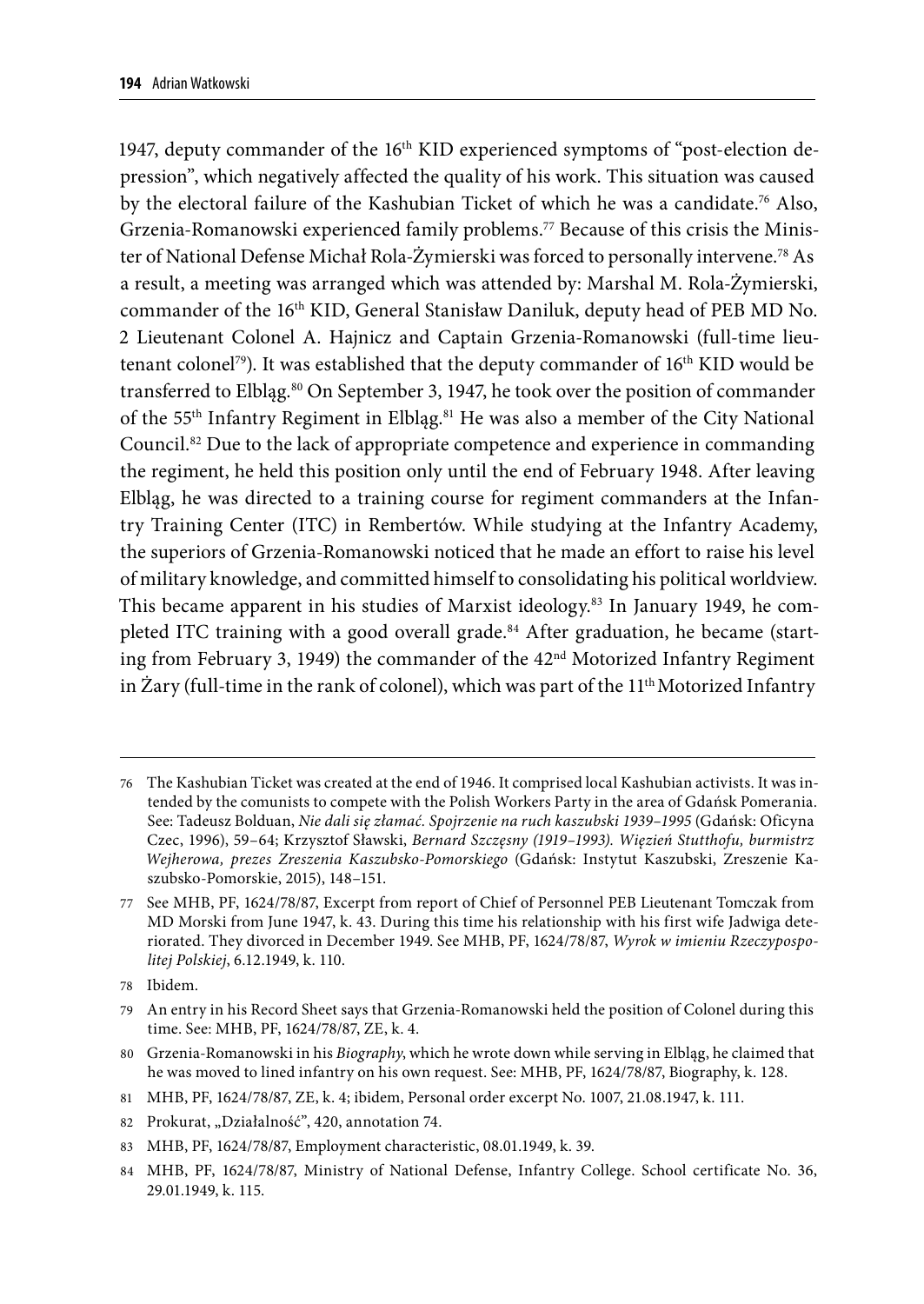Division.85 This unit was stationed in MD No. 4, covering the region of Silesia, and was established as part of the "6-Year Plan", which assumed a significant expansion of the Polish Army due to the increase in international tension.<sup>86</sup>

Initially, Grzenia-Romanowski performed his new duties well. However, he quickly came into conflict with the division command. It is probably for this reason that the ID command No. 4 punished him with a written warning.<sup>87</sup> After receiving his first reprimand, subsequent charges began to pile up. They concerned poor organization and educational methods. In result, the regiment received a failing grade during an inspection in autumn<sup>88</sup>. It should be noted that in the years 1948–1949 there were mass purges within the ranks of the Polish Army. Numerous arrests and dismissals within the corps of officers took place. It happened both to officers who had previously served in Gwardia Ludowa and started their careers before the war. $89$  In this situation, Grzenia-Romanowski was also in danger of being repressed. In early October 1949, he was dismissed from his post<sup>90</sup>. He was assigned a minor job as head of the Military College (MC) of the Gdańsk University of Technology. He held this position until November 1956.<sup>91</sup>

Gdańsk University of Technology was established two weeks after the end of World War II, by decree of the Provisional Government of the Republic of Poland on May 24, 1945, and is still the largest technical university in northern Poland to this day.<sup>92</sup> The period in which Grzenia-Romanowski held the office of head of MC was one of the most fruitful in his career. The College had approximately two thousand students at a given time, and training took 3 years. Military training included learning special and theoretical subjects as well as practical and field exercises. The academic year comprised 144 lecture hours and 200 camp hours.<sup>93</sup> At the time when Grzenia-Romanowski worked at MC, it was considered one of the best educational facilities in the

<sup>85</sup> MHB, PF, 1624/78/87, ZE, k. 4. From 30.06.1949 captain Grzenia-Romanowski was a fully fledged commander of the 42<sup>th</sup> Motorized Infantry Regiment.

<sup>86</sup> Jerzy Kajetanowicz, *Polskie wojska lądowe 1945–1960, skład bojowy, struktury organizacyjne, uzbrojenie* (Toruń: Europejskie Centrum Edukacyjne, 2005), 133–139, 148.

<sup>87</sup> MHB, PF, 1624/78/87, Order No. 0388 about state garrisons within Military District IV, 22.08.1949, k. 114.

<sup>88</sup> MHB, PF, 1624/78/87, Employment characteristic for February1949-October 1949, 28.10.1949, k. 38.

<sup>89</sup> Jerzy Poksiński, *Represje wobec oficerów Wojska Polskiego 1949–1956 "TUN"* (Warsaw: Bellona, 2007), 95–120.

<sup>90</sup> MHB, PF, 1624/78/87, ZE, k. 4.

<sup>91</sup> Ibidem*.*

<sup>92</sup> Edmund Wittbrodt, "Politechnika Gdańska. Odbudowa i pierwsze lata", in: *Zarys dziejów politechniki w Gdańsku 1904–2004*, edited by: Janusz Rachoń, Roman Beger, Jerzy Kulas (Gdańsk: Politechnika Gdańska – Stowarzyszenie Absolwentów Politechniki Gdańskiej, 2004), 44.

<sup>93</sup> Gdańsk University of Technology Archive (GUT Archive), BR/0001/5, Minutes from GUT Senate meeting, 08.02.1952, k. 4–6.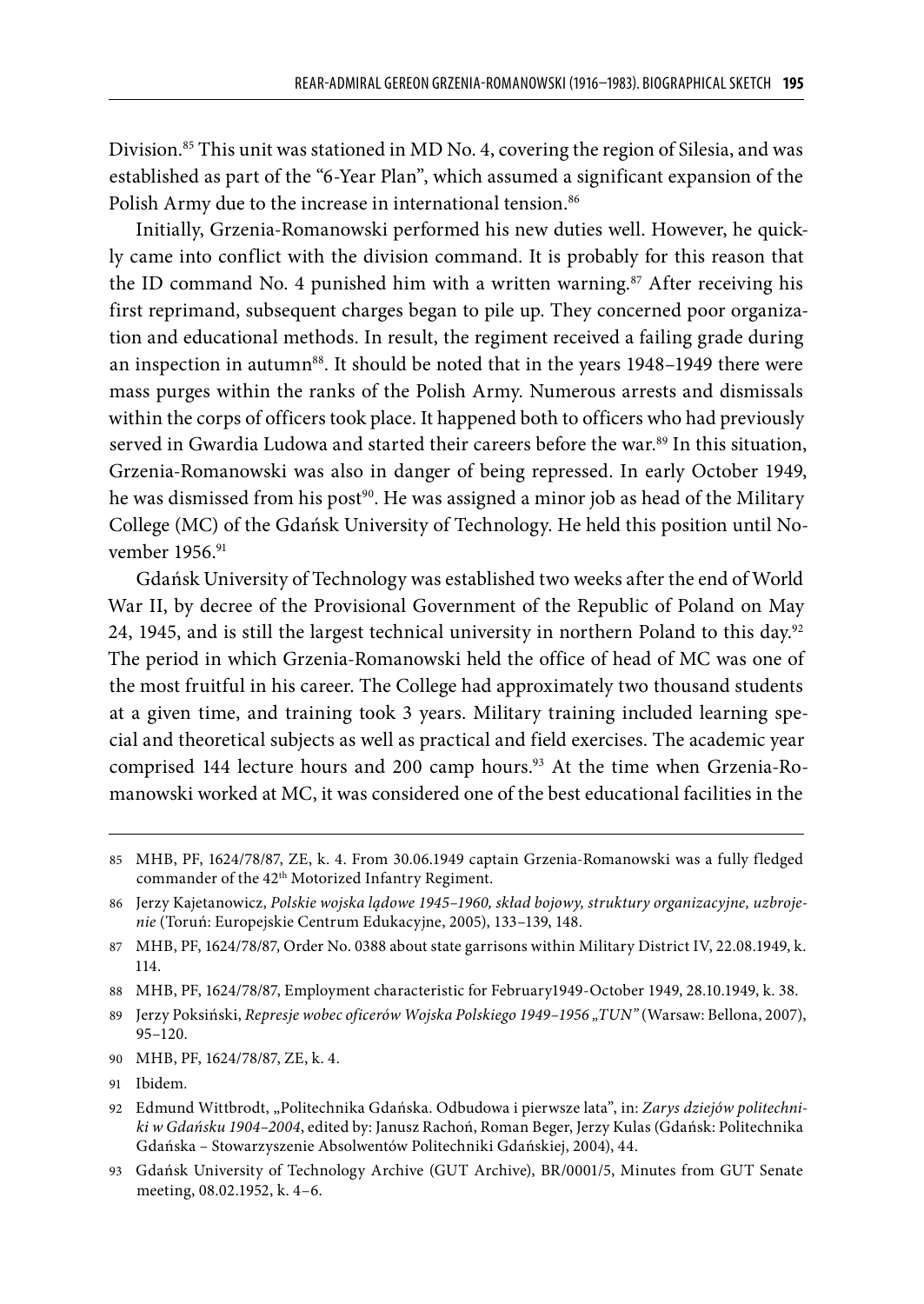country. The school collaborated with the Union of Polish Youth (UPY) and the Polish Students' Association (PSA) in the field of accommodation and culture. Cooperation with the Academic Sports Association brought many awards (including 1,400 badges of the Universal Service "Service to Poland").<sup>94</sup>

As a member of the Gdańsk University of Technology Senate, Grzenia-Romanowski paid special attention to social and daily living related issues of students. He put a lot of emphasis on the creation of a university based entity that would take care of the health of cadets. As medical examinations proved, their health was unsatisfactory. He also openly criticized the indifferent attitude towards students of those responsible for their well-being.95

Actions taken by the head of the MC had tangible results. As part of the healthcare initiative which he initiated, patients suffering from tuberculosis were admitted to the 7<sup>th</sup> Health Center. Taking into account the daily schedule of the cadets, the Academic Health Center at ul. Sniadeckich was opened to patients from  $1-7$  p.m.<sup>96</sup> In the first years of his work at the university, Grzenia-Romanowski attached considerable significance to coordinating military classes with other subjects, emphasizing the importance of military training among students<sup>97</sup>. Grzenia-Romanowski's positive results as head of the MC were noticed by his military superiors. On October 4, 1952, he was promoted to the rank of colonel.<sup>98</sup> However, he was still considered politically "unstable". This is proven by the fact the acting Minister of National Defense, General Stanisław Popławski rejected the application of the university authorities to grant Grzenia the 2<sup>nd</sup> Class Order of the Banner of Work.<sup>99</sup>

During his work at the university, Grzenia-Romanowski made efforts to improve the financial and living conditions of students. In February 1956, he expressed his concerns about his students' fate during a GUT Senate meeting that discussed the particulars of implementing "The 5-year Plan".100 The head of MC put major emphasis

<sup>94</sup> Ibidem.

<sup>95</sup> Ibidem*.* The head of MC also complained about poor conditions of sanitary installations on GUT premises and in dormitories.

<sup>96</sup> GUT Archive, BR/0001/5, Minutes from GUT Senate meeting, 24.03.1952, k. 16.

<sup>97</sup> GUT Archive, BR/0001/3, Minutes from GUT Senate meeting, 07.06.1950, k. 11. Grzenia-Romanowski invited GUT deans to celebrate the end of the academic year 1949/1950 in the Military College. One of the main events was shooting training using live ammo that was supposed to happen in Brętowo. The ceremony was to end by the deans and the rector Prof. Dr.Eng. Paweł Szulkin awarding the best students.

<sup>98</sup> MHB, PF, 1624/78/87, ZE, k. 1.

<sup>99</sup> MHB, PF, 1624/78/87, Decoration application, 19.04.1953, k. 30.

<sup>100</sup> GUT Archive, BR/0001/9a, Minutes from GUT Senate meeting about "The 5-year Plan", 17.02.1956, p. 84–87.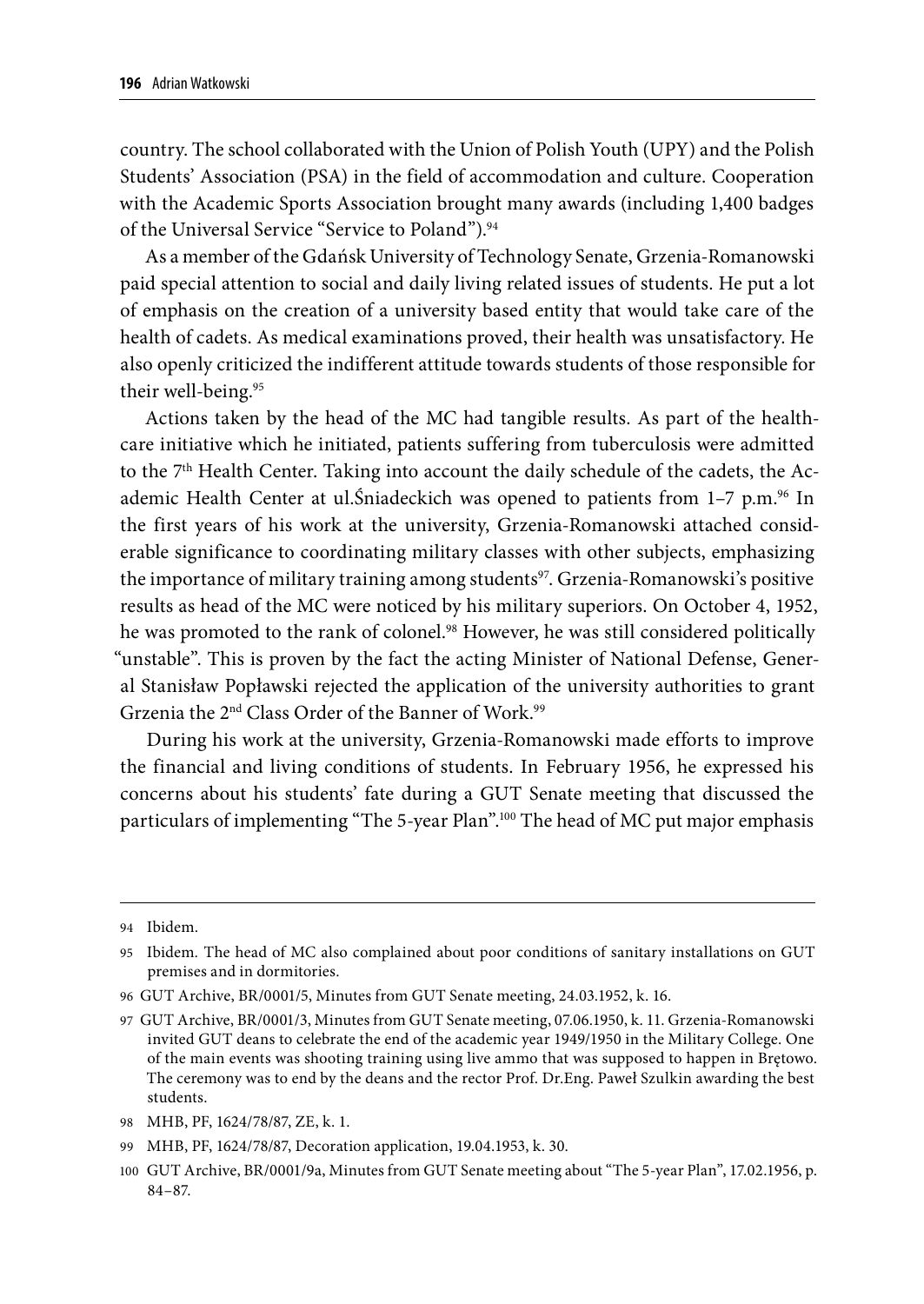on providing students with personal military overalls and boots.101 At the same time, Grzenia-Romanowski demanded that appropriate storage rooms were made available to the MC, where uniforms could be stored and ventilated. At the same time, adequate sanitary infrastructure had to be built that would enable students to wash and change clothes after classes.102

The events of Polish October 1956, which enabled Władysław Gomułka and his political group to come to power, lead to changes in the professional career of Grzenia-Romanowski. On November 24, 1956, he was promoted to the position of acting deputy commander 103 for political affairs of the Polish Navy. He was given the post due to many political and social factors. The initial idea of giving Grzenia-Romanowski the post came from Deputy Minister of National Defense, General Zygmunt Duszyński, who knew Grzenia-Romanowski since their joint service in the People's Army. While in office, Grzenia-Romanowski was responsible for the appropriate "moral and political" attitude of the Navy staff, which at that time numbered almost seventeen thousand people.<sup>104</sup> He was also assigned the task of gaining the support of the Kashubian population for the new political party in power.105 The Polish Navy did not accept Kashubs into their ranks during the Stalinist period (1948–1956). Obtaining such an important position in the Navy by a representative of the Kashubian population was to change the current state of affairs and favor the policy of regaining the good will of Kashubs by the government. The decision was also significant due to the fact that Grzenia-Romanowski belonged to the co-founders of the Kashubian Association (since 1964, the Kashubian-Pomeranian Association), which quickly became the largest regional organization in Gdańsk Pomerania.<sup>106</sup>

In his new position, Grzenia-Romanowski also encountered other problems specific to this troubled historical period. One of them was the issue of participation in religious practices of members of the Polish Navy and their families. This happened especially after the events of October 1956, when participation in selected religious rites in the form of weddings, baptisms of children or Holy Mass became a more and more common practice among mariners and navy commanders.<sup>107</sup> Initially,

<sup>101</sup> Ibidem*.* Thanks to Grzenia – Romanowski all 1st and 2nd year students were to receive overalls, which they could use during training. He also submitted a request for boots. The MC had 500 pairs of boots, which could be rented by students. It was still not enough to sustain their needs.

<sup>102</sup> Ibidem*.*

<sup>103</sup> MHB, PF, 1624/78/87, ZE, k. 4. Grzenia-Romanowski stopped being acting deputy commander for political affairs of the Polish Navy starting from 4 December 1961.

<sup>104</sup> Ciesielski, Pater, Przybylski, *Polska Marynarka*, zał. 31, 378.

<sup>105</sup> Testimony of Commander Wiesław Piórkowski, 9.07.2018.

<sup>106</sup> Obracht-Prondzyński, *Zjednoczeni*, 47, 51–75.

<sup>107</sup> Military Archives in Gdynia (MAG), Navy Command – Political Management (NC – PM), 2918/64/16, Minutes from the 6<sup>th</sup> Polish Navy Party Conference that took place on 21-22.04.1960, k. 361.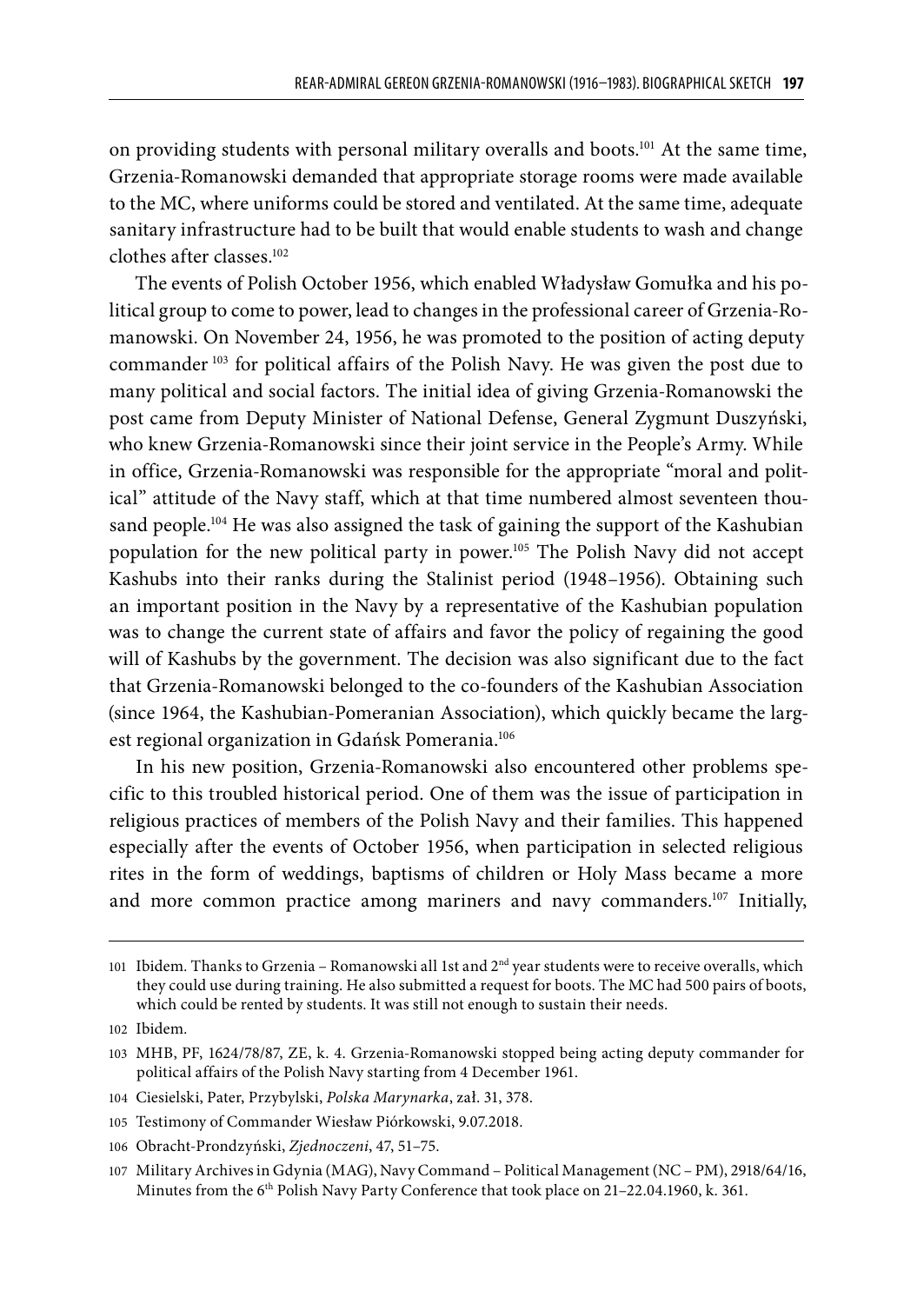Grzenia-Romanowski did not make much of this problem, he even allowed sailors to take part in Pasterka (Midnight Mass).<sup>108</sup> He changed his approach in 1960, when General Wojciech Jaruzelski became the new head of the Main Political Board of the Polish Army. His new superior demanded from his subordinates to strongly suppress religious rites.109 Another important issue was the negative attitude towards the Soviet Union among both seamen and officers. The new head of the Political Board of the Polish Navy tried to limit religious practice, but it did not bring tangible results.<sup>110</sup> During this time, Grzenia completed extramural studies at the Higher Economic School in Sopot, receiving in 1959 a master's degree in economics.<sup>111</sup>

He held the office of deputy commander until autumn 1965. During this period, he again rose in rank, this time in naval forces. In 1963, the State Council appointed him to Rear Admiral. They explained that Grzenia-Romanowski was an intelligent officer with a large knowledge base who fulfilled his tasks with diligence.<sup>112</sup> His superiors in the Ministry of National Defense and the Main Political Board of the Polish Army issued his promotion because they trusted him and fully accepted his actions.

The departure of Grzenia-Romanowski from the post of the head of Militarily Political Board was officially motivated by health reasons.<sup>113</sup> In reality, his superiors had reservations about the work of the political apparatus in the Navy. They criticised the lack of diligence in completing imposed educational projects.<sup>114</sup> Also, stopping members of the officer corps, especially non-commissioned officers, participating in religious activities was a failure.<sup>115</sup>

At the beginning of November 1965, Grzenia-Romanowski was moved to the position of commander of the Polish Naval Academy of the Heroes of Westerplatte in Gdynia.116 This university, having the status of a military academy, was established in 1955 to train future officers of the Polish Navy.<sup>117</sup> In the opinion of Jerzy

- 112 MHB, PF, 1624/78/87, Application of appointment to Rear Admiral, 1963, k. 20.
- 113 MHB, PF,1624/78/87, Service note for the period between December 1963 and December 1965, May 1966, k. 18.
- 114 Ibidem. The author was not able to determine what educational projects Grzenia-Romanowski's superiors had in mind.
- 115 Ibidem.
- 116 MHB, PF,1624/78/87, ZE, k. 4.
- 117 Białek, Struniewski, *Wyższa Szkoła*, 161–163.

<sup>108</sup> MAG, NC – PM, Instruction of chief of Navy Command – Political Management about days free from classes, 18.12.1959, k. 687.

<sup>109</sup> Lech Kowalski, *Jaruzelski generał ze skazą. Biografia wojskowa generała armii Wojciecha Jaruzelskiego* (Poznań: Zysk i S-ka, 2012), 307–332.

<sup>110</sup> See: MAG, NC – PM, 2152/61/14, Disposition No. 02/Polit., 9.03.1959, k. 145.

<sup>111</sup> MHB, PF, 1624/78/87, Higher Economic School in Sopot – graduation diploma (copy), 15.10.1959, k. 104. Grzenia-Romanowski MA dissertation subject was: "Socio-economical growth of the Kashubian region."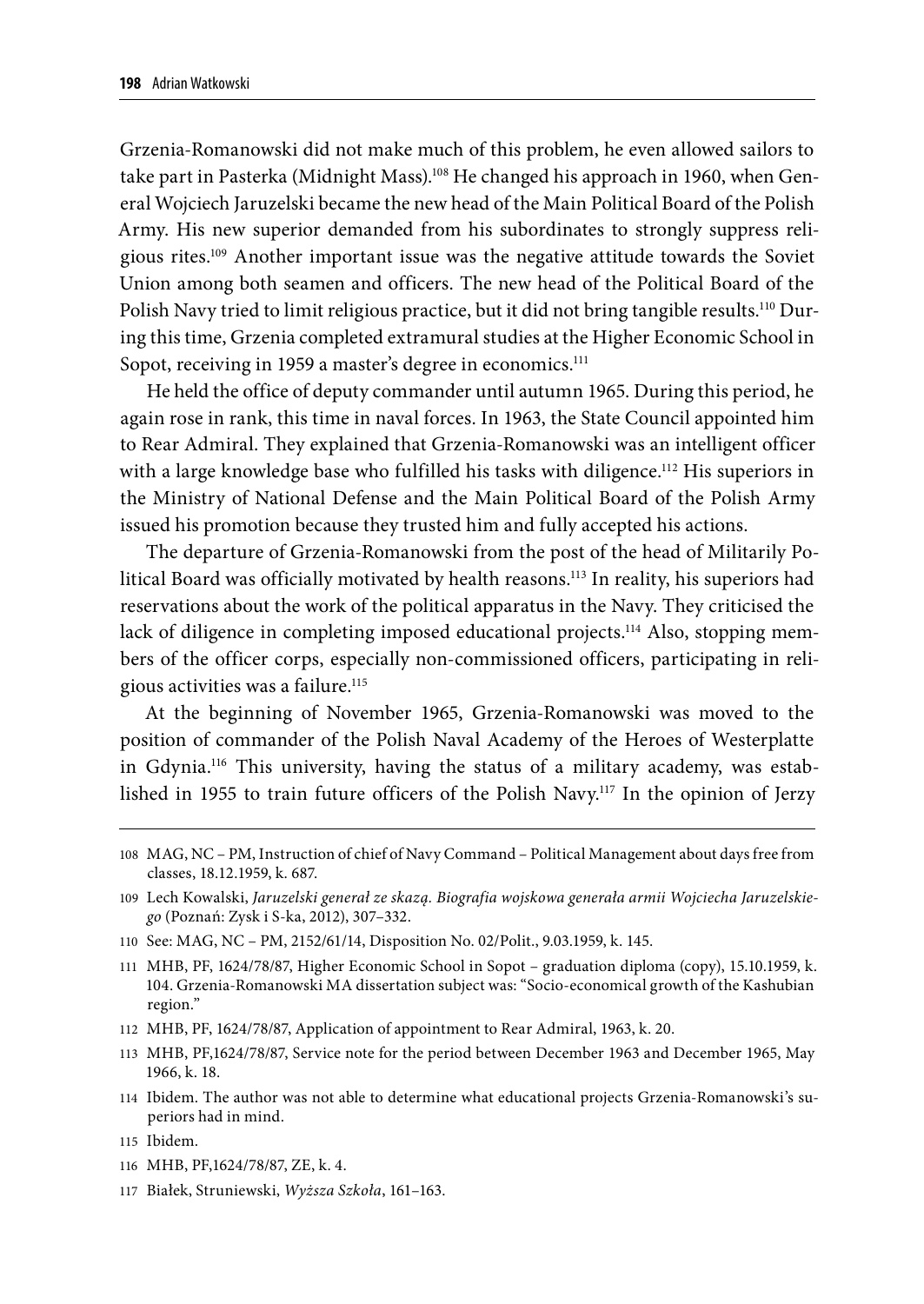Przybylski, a retired professor of the Naval Academy, the new position suited Grzenia-Romanowski best. He wanted Naval Academy students to be allowed free time, which they could use, for example, to meet with families of officers.<sup>118</sup> This idea was to help transform the Naval Academy into a university, whose employees would constantly broaden their knowledge and competences on an ongoing basis. This initiative did not meet with the approval of some of the academic staff, which led to conflict with the new commander.<sup>119</sup> Consequently, many distinguished members of the Academy were persecuted. Vulgar vocabulary and various intimidation methods were used against them.120 At the same time, Grzenia-Romanowski was averse towards the leadership of the Navy. He expressed it through criticizing their orders and publicly showing dissatisfaction with certain decisions within the chain of command.121 During this time, his health began to deteriorate. Grzenia-Romanowski fainted occasionally while working at the university. He never asked for a doctor when it happened, fearing for his health becoming a public issue. His adversaries took advantage of the situation and argued that his deteriorating health prevented him from performing his duties properly<sup>122</sup>. The Navy commander, Vice Admiral Zdzisław Studzinski took action. He prepared a motion for his dismissal, which was supported by all deputies of the Minister of National Defense and the head of the Internal Military Service.123 They decided that Grzenia-Romanowski was to be transferred to the position of head of the Military College at the Pedagogical University (PU) in Gdańsk. At the same time, he was to be promoted to brigadier general.<sup>124</sup> Major General Bolesław Chocha, head of the General Staff of the Polish Army and Deputy Minister of National Defense, took it upon himself to convince Grzenia-Romanowski to become the head of the MCPU. They had a conversion, as a result of which Grzenia agreed to take the office of head of military training in Gdańsk.<sup>125</sup> He was eventually assigned the position of head of the Military College at the Higher Economic School (HES), which he held from April 1969 to June 1970. HES was founded in 1952 and continued the tradition of the College of Seaborne Trade established in 1946. When he was assigned to organize military training in So-

<sup>118</sup> The new commander of PNAHW wanted to use the knowledge which he gained in Cadet Corps. Cadets were allowed free time, during which they were invited by families of officers from nearby garrisons.

<sup>119</sup> Testimony of Prof. Jerzy Przybylski, 29.09.2017.

<sup>120</sup> MHB, PF,1624/78/87, Navy command application to release Grzenia-Romanowski from the position of Commander of PNAHW, 4.11.1968, k. 13.

<sup>121</sup> Ibidem.

<sup>122</sup> Ibidem.

<sup>123</sup> MHB, PF, 1624/78/87, Service note for the Minister of National Defense, 12.12.1968, k. 11.

<sup>124</sup> Ibidem.

<sup>125</sup> MHB, PF, 1624/78/87, Service note of chief of General Staff of the Polish Army, Major General Bolesław Chocha, 3.03.1969, k. 12.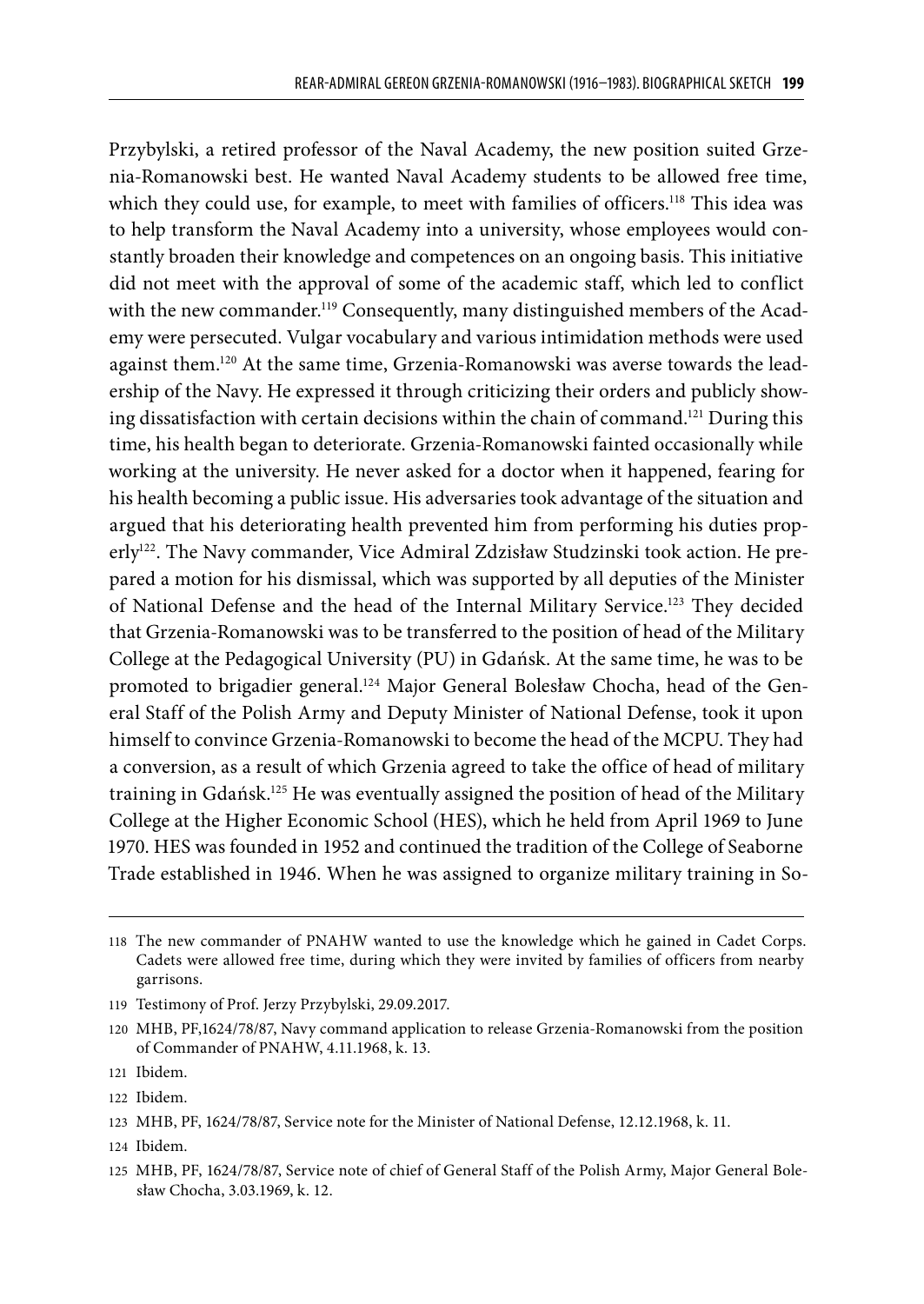pot, the number of students in the facility was almost four thousand.126 During his working days, the Higher Economic School and Gdańsk College of Education were merged and the University of Gdańsk (UG) was formed.<sup>127</sup> As a result of a new university forming in the Tri-City, the current head of the Military College of the Higher Economic School was transferred to a similar position at UG. In this situation, the director of the Military Department of the Ministry of Science and Higher Education, Brigadier General Dr. Lesław Dudek proposed the nomination of Grzenia-Romanowski as head of the MC UG.<sup>128</sup> The Rear Admiral worked in his new post until the summer of 1973. In the same year, he was retired and granted class III disability in connection with his military service. Officially, he was retired because he reached the age of 57 and had a long history of military service. However, health was the decisive reason for the release of Grzenia-Romanowski from the army. In 1967 he suffered a myocardial infarction, he also had atherosclerosis and chronic pancreatitis.129 The retirement pay he received at that time was not the highest.<sup>130</sup> In these circumstances, friends helped him get the job of a representative of the Polish Ocean Lines (PLO) in the Chinese capital, Beijing.131 Grzenia-Romanowski worked in China until 1975. After returning to Poland, from 1978 he was employed in the training division of the Polish Yachting Association, where he was involved in establishing yacht clubs. A testimony from this period of his critical attitude towards the contemporary political reality has survived to this day. In January 1976, Grzenia-Romanowski collected documentation of his military service for the needs of the Association of Fighters for Freedom and Democracy. For this reason, he asked the head of the Central Military Archives (CMA) for proper certificates documenting his military service before 1945. However, his request was met with denial. CMA officials claimed that due to the lack of documents from this period, they could not issue him appropriate certificates. The management of the Archives also asked him to send more detailed information about his military service.132 The attitude of CMA officials made Grzenia-Romanowski dissatisfied. He voiced his annoyance in a letter which he sent to Major General Zygmunt Zieliński, the

<sup>126</sup> Marek Andrzejewski, Leszek Mokrzecki, Józef Arno Włodarski, *Zarys dziejów Uniwersytetu Gdańskiego. Sześćdziesiąt lat tradycji polskiego szkolnictwa pedagogicznego i ekonomicznego na Wybrzeżu*  (Gdańsk: Wydawnictwo UG, 2006), 30.

<sup>127</sup> Ibidem, 45.

<sup>128</sup> MHB, PF, 1624/78/87, Transfer request, 29.05.1973, k. 10. `

<sup>129</sup> MHB, PF, 1624/78/87, Opinion of Military Medical Board, No. 684/2/94/73, 4.05.1973, k. 79–80. Doctors that examined Grzenia-Romanowski found other illnesses: retrosternal pain radiating to the left shoulder and scapula, and epigastric pain on the left side of the body causing nausea. Grzenia- -Romanowski also complained that he suffered from cervical spine pain that started as early as 1940.

<sup>130</sup> Gereon Grzenia-Romanowski received a monthly pension of 9150 zlotys. See: MHB, PF, 1624/78/87, Report of Financial Department of Ministry of National Defense, 23.07.1973, k. 74.

<sup>131</sup> Testimony of Prof. Jerzy Przybylski, 29.09.2017.

<sup>132</sup> MHB, PF, 1624/78/87, CMA director's reply to Grzenia-Romanowski's letter, 28.01.1976, k. 72.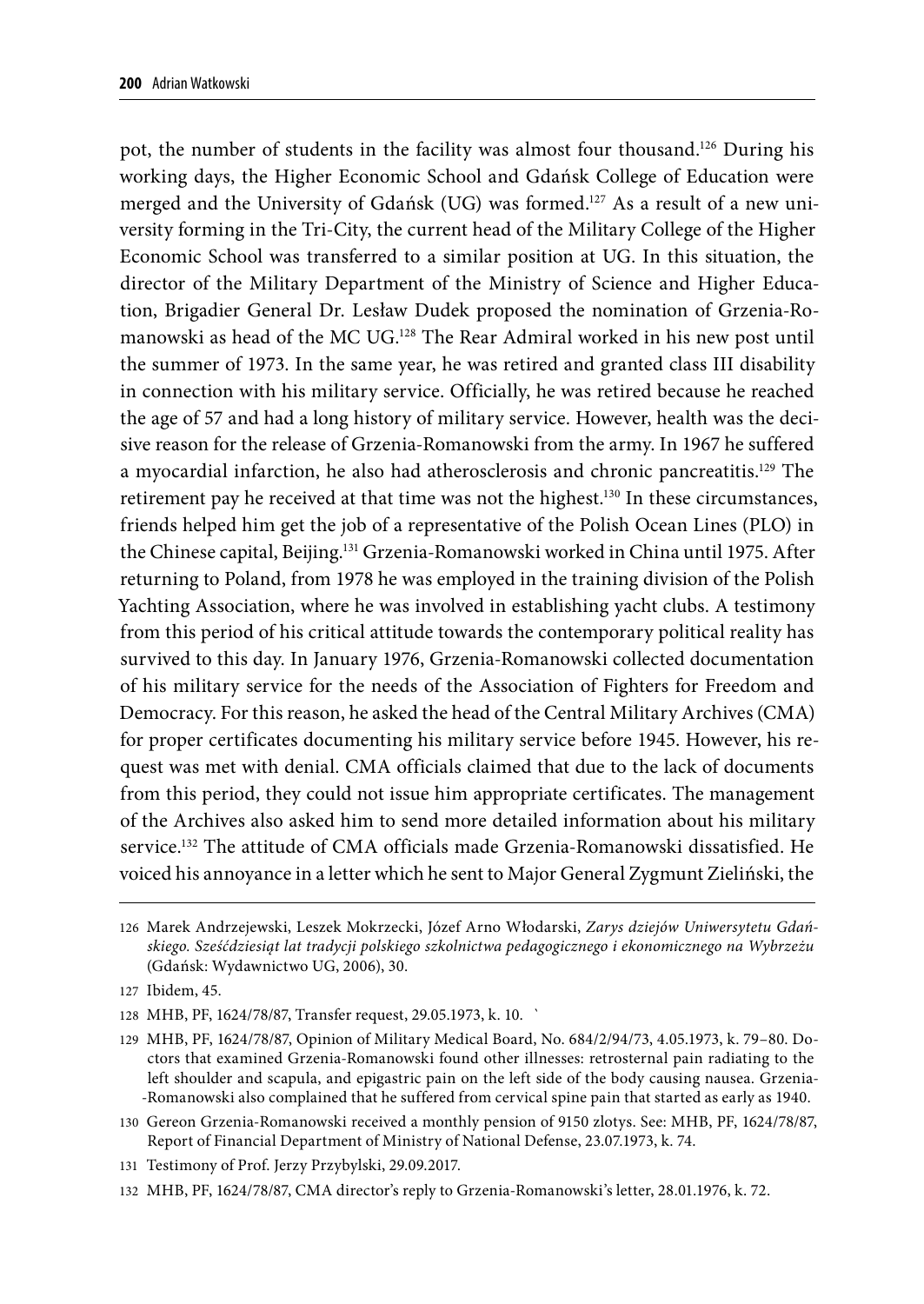head of the Human Resources Department at the Ministry of National Defense. He complained that after returning from abroad he received his service book, which did not include important information about his military service before 1945. In response to his complaints, military officials claimed that entries in his service book were based on the data from the record sheet found in the Human Resources Department of the Ministry of National Defense. In Grzenia-Romanowski's opinion this was an example of ill will and disrespectful attitude of state officials towards citizens. In his opinion, this negative approach could be seen in the actions of the Polish United Workers' Party members and other state officials, especially employees of military financial bodies.<sup>133</sup> He considered their attitude as antisocial and far from what the citizens would like and expect.134 Correspondence with the head of staff of the Ministry of National Defense is evidence of his growing sense of detachment. Until recently, he held leading political and military positions in the country. After retiring and returning from the POL facility in China, it turned out that lower-ranking military personnel treated him with disrespect. Obviously, this frustrated the decorated "fighter" for People's Poland, who had many years of military service behind him. The letter he sent is in part a complaint to the Ministry of National Defense, aimed at encouraging its officers to check the quality of work of their subordinates. It is very possible that the ignorance and disregard which he experienced caused him to become interested in the activities of the democratic opposition. However, there is little evidence.<sup>135</sup> In the following years, Grzenia-Romanowski's health deteriorated. He died on January 18, 1983. On January 24, 1983, the solemn funeral of the Rear Admiral took place at the Witomiński Cemetery in Gdynia. Navy commander Admiral Ludwik Janczyszyn and his deputy Rear Admirals: Ludwik Dutkowski, Kazimierz Bossy and Zygmunt Rudomino took part in the ceremony. Both senior officers and commanders of the Polish Navy, headed by Admiral L. Janczyszyn, kept honour guard at his coffin.<sup>136</sup> The final farewell ceremony was also attended by representatives of Society of Fighters for Freedom and Democracy, the University of Gdańsk and the Kashubian-Pomeranian Association.<sup>137</sup> The delegation of the city of Chojnice with deputy head Marek Wituszyński and former chairman

<sup>133</sup> MHB, PF, 1624/78/87, Letter of Grzenia-Romanowski…, k. 71.

<sup>134</sup> Ibidem.

<sup>135</sup> Prof. Józef Borzyszkowski owns an issue of "Głos" (No 5/17/, June – July 1979), a journal connected to the Workers' Defence Committee, which is stamped by the owner: "Dr. Gereon Grzenia-Romanowski."

<sup>136</sup> "Ostatnia droga kontradmirała w st. spocz. Gereona Grzeni-Romanowskiego", *Żołnierz Wolności*, 26.01.1983, 2.

<sup>137</sup> Ibidem.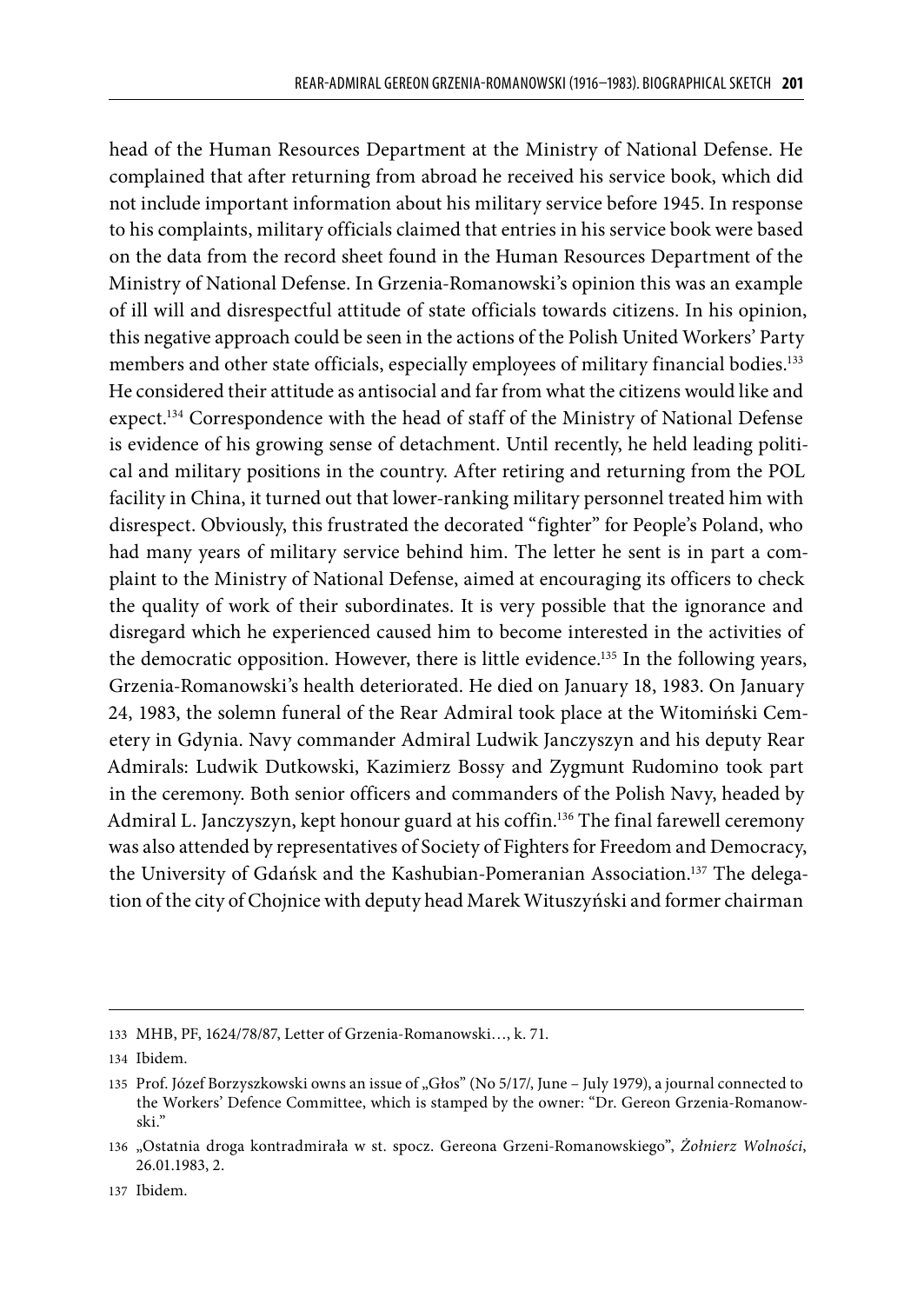of the presidium of the City National Council, Stanisław Rolbiecki, also attended the funeral of Grzenia-Romanowski.138

Gereon Grzenia-Romanowski was one of the few pre-war Polish Army officers who achieved the highest political and military positions during the Polish People's Republic era. Although he had a genuine passion and talent for military service, he was not properly trained for most of the positions assigned to him. His political and military career was often not based on his qualifications, but resulted from political needs of the time. That is why he took, among others, the position of deputy head of the Polish Navy. While holding this office, he did not have the appropriate competence to perform political and educational work among soldiers. However, he was a very discretionary person for his superiors. He had extensive contacts with prominent decision-makers and kept his office for several years. His Kashubian roots also played an important role since they worked in favor of the government's policy to regain the trust of Kashubs. On the other hand, in all the positions he held Grzenia-Romanowski showed positive traits such as: diligence combined with the drive to reach goals he set out for himself, willingness to learn about problems related to performing the given job and concern for the affairs of people under his command. That is why his efforts often brought tangible results. This was particularly evident during his work as the head of the Military College of the Gdańsk University of Technology.

### **BIBLIOGRAPHY**

#### **Sources**

Gdańsk University of Technology Archives, BR/0001/5, BR/0001/3, BR/0001/9a, Minutes of the meetings of the GUT Senate

Military Archives in Gdynia, Navy Command – Political Management, 2918/64/16, 2152/61/14.

Military History Bureau

Personal File Gereon Grzenia – Romanowski, 1624/78/87.

Cadet Corps No.2, I.340.39.10.

Infantry Officer Cadet School, I. 340.13.14.

<sup>138</sup> "Kontradmirał Gereon Grzenia-Romanowski – Honorowy Obywatel Chojnic", *Gazeta Pomorska*, 3.02.1983, 8.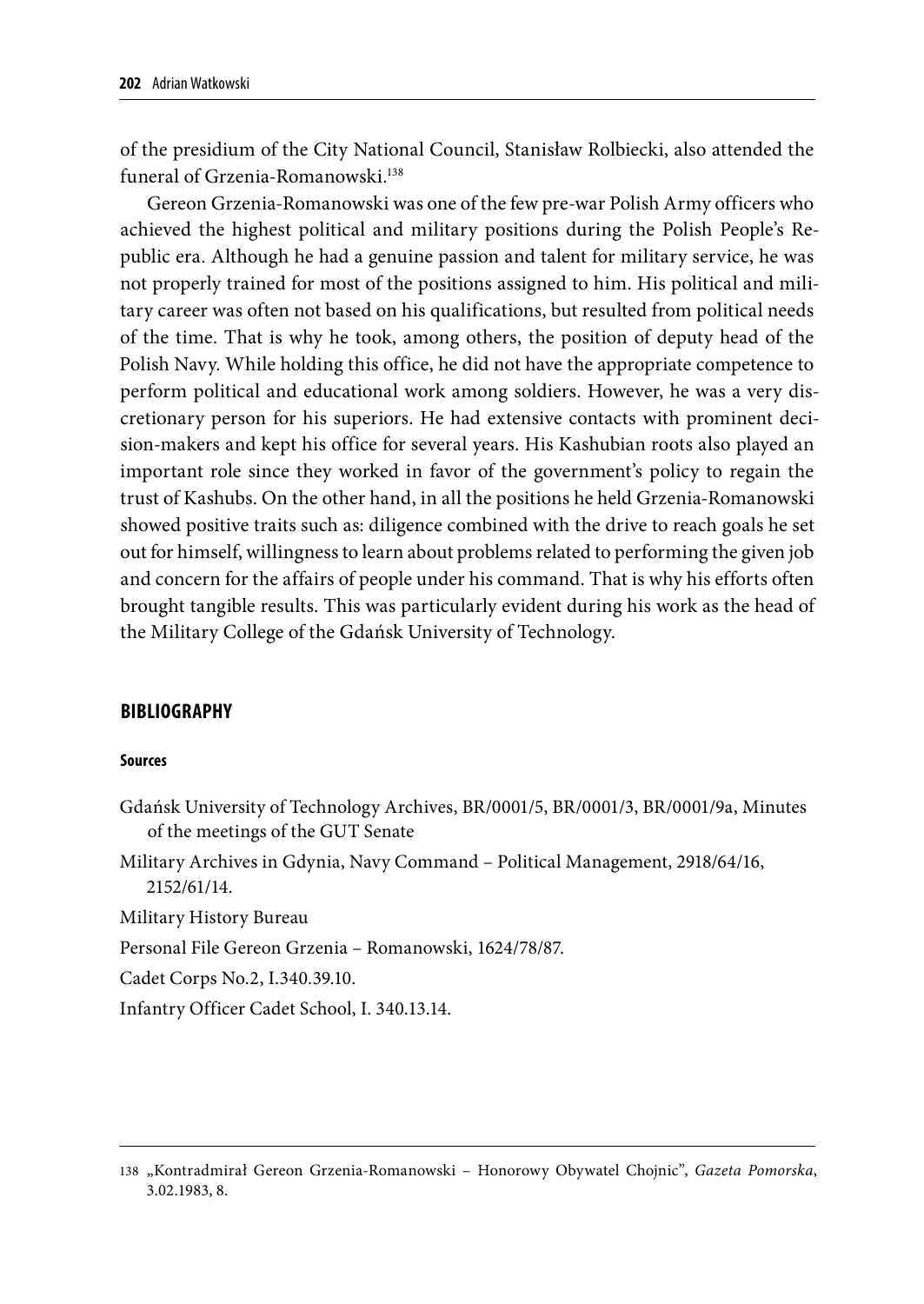#### **Press articles**

- "Kontradmirał Gereon Grzenia-Romanowski Honorowy Obywatel Chojnic". *Gazeta Pomorska*, 3.02.1983.
- "Ostatnia droga kontradmirała w st. spocz. Gereona Grzeni-Romanowskiego". *Żołnierz Wolności*, 26.01.1983.

Dziadoń, Stanisław. "Kaszubski Admirał", *Litery*, 1963.

#### **Oral sources**

Testimony of Commander Wiesław Piórkowski, 9.07. 2018.

Testimony of Prof. Jerzy Przybylski, 29.09.2017.

#### **Research papers**

- Andrzejewski, Marek, Leszek Mokrzecki, Józef Arno Włodarski. *Zarys dziejów Uniwersytetu Gdańskiego. Sześćdziesiąt lat tradycji polskiego szkolnictwa pedagogicznego i ekonomicznego na Wybrzeżu*. Gdańsk: Wydawnictwo UG, 2006.
- Białecki, Tadeusz. "Pierwsze lata polskiego Szczecina (1945–1949)". W: *Dzieje Szczecina 1945–1990*, t. 4, edited by: Tadeusz Białecki, Zygmunt Silski, 51–73. Szczecin:"13 Muz", 1998.
- Białek, Władysław, Tadeusz Struniewski. *Wyższa Szkoła Marynarki Wojennej imienia Bohaterów Westerplatte*. Warsaw: Wydawnictwo MON, 1978.
- Bolduan, Tadeusz. *Nie dali się złamać. Spojrzenie na ruch kaszubski 1939–1995*. Gdańsk: Oficyna Czec, 1996.
- Ciesielski, Czesław, Walter Pater, Jerzy Przybylski. *Polska Marynarka Wojenna 1918–1980. Zarys dziejów*. Warsaw: Bellona, 1992.
- Cwer, Andrzej. *Polskie szkoły kadeckie w latach 1918–1939*. Siedlce: Wydawnictwo Uniwersytetu Przyrodniczo-Humanistycznego, 2012.
- Huszcza, Zygmunt, Zbigniew Szydłowski. "Z dziejów Pomorskiego Okręgu Wojskowego w latach 1946–1948". *Wojskowy Przegląd Historyczny* 8 (1963): 273–293.
- Prokurat, Jan. "Działalność polityczna i społeczna 16 Dywizji Piechoty na Wybrzeżu w latach 1945–1947". W: *Z lat wojny i okupacji 1939–1945*, t.4 edited by: Leszek Grot. Warsaw: Wydawnictwo MON, 1972.
- Jarno, Witold. "Praca polityczno-wychowawcza i nastroje w wojskach lądowych w pierwszych latach po zakończeniu II wojny światowej", *Przegląd Nauk Historycznych* 10 (2011):137–171.
- Jarowiecki, Jerzy, Jerzy Myśliński, Andrzej Notkowski. *Prasa polska w latach 1939–1945*. Warszawa: PWN, 1980.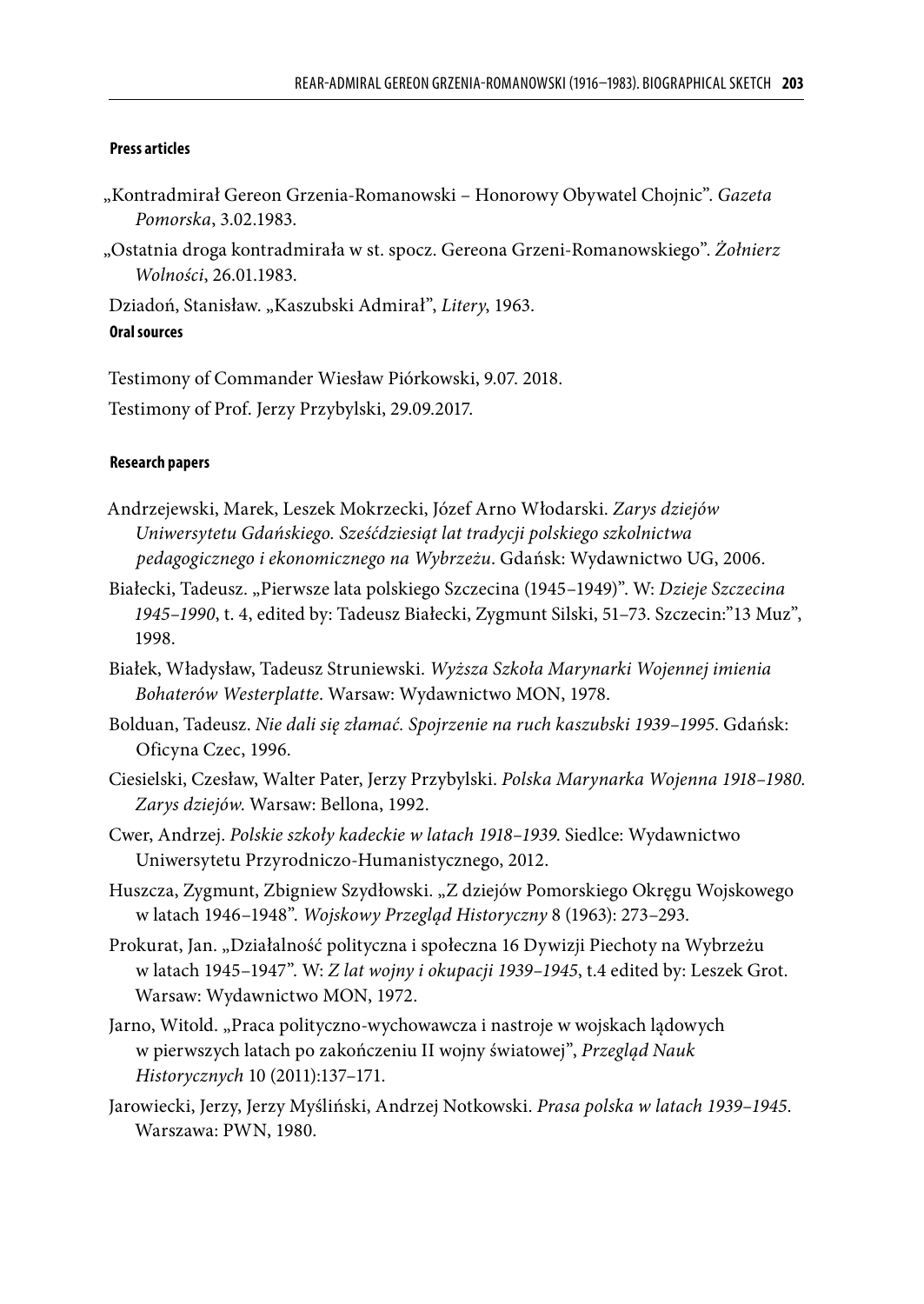- Jurga, Tadeusz. *Regularne jednostki Wojska Polskiego w 1939 r. Organizacja, działania bojowe, uzbrojenie, metryki związków operacyjnych, dywizji i brygad*. Warsaw: Wydawnictwo MON, 1975.
- Kajetanowicz, Jerzy. *Polskie wojska lądowe 1945–1960, skład bojowy, struktury organizacyjne, uzbrojenie*. Toruń: Europejskie Centrum Edukacyjne, 2005.
- Komornicki, Stanisław. *Regularne jednostki Ludowego Wojska Polskiego*. *Formowanie, działania bojowe, organizacja, uzbrojenie, metryki jednostek piechoty*. Warsaw: Wydawnictwo MON, 1968.
- Kowalski, Lech. *Jaruzelski generał ze skazą. Biografia wojskowa generała armii Wojciecha Jaruzelskiego*. Poznań: Zysk i S-ka, 2012.
- Kozłowski, Kazimierz. *Między racją stanu a stalinizmem. Pierwsze dziesięć lat władzy politycznej na Pomorzu Zachodnim 1945–1955*. Warsaw–Szczecin: Wydawnictwo Archiwum Państwowego "Dokument", 2000.
- Kulak, Teresa. "Biografistyka a badanie kultury politycznej". In: *Dzieje kultury politycznej w Polsce od schyłku XIX wieku do roku 1939. Materiały sympozjum zorganizowanego w dniach 3–4 kwietnia przez Instytut Historii UG*, 15–24, edited by: Roman Wapiński. Gdańsk: Uniwersytet Gdański – Instytut Historii, 1981.
- Lewandowska, Stanisława. *Polska konspiracyjna prasa informacyjno-polityczna 1939– 1945*. Warsaw: Czytelnik, 1982.
- Lewicki, Andrzej. "Polityka kadrowa Polskiej Partii Robotniczej w wojsku (1944–1948)". W: *Trzydzieści pięć lat Ludowego Wojska Polskiego w służbie narodu i partii*, edited by: Bolesław Krasiewicz. *Zeszyty Naukowe WAP* 96 (1978): 70–82.
- Lisowski, Witold. "Polskie Korpusy Kadetów w latach 1918–1939". *Wojskowy Przegląd Historyczny* 26 (1981): 155–180.
- Madej, Kazimierz. "Ordery i odznaczenia Ludowego Wojska Polskiego". W: *Trzydzieści pięć lat Ludowego Wojska Polskiego w służbie narodu i partii*, edited by: Bolesław Krasiewicz. *Zeszyty Naukowe WAP* 96 (1978): 194–216.
- Misztal, Zdzisław. "Udział ludowego WP w tworzeniu administracji państwowej i zagospodarowaniu kraju po II wojnie światowej", *Wojskowy Przegląd Historyczny* 26 (1981): 23–39.
- Obracht-Prondzyński, Cezary. *Zjednoczeni w idei. Pięćdziesiąt lat działalności Zrzeszenia Kaszubsko-Pomorskiego (1956–2006)*. Gdańsk: Zrzeszenie Kaszubsko-Pomorskie, 2006.
- Pawluk, Marian. *Księga pamięci Kadetów II Rzeczypospolitej. Aneks*. Warsaw: Rytm, 2006.
- Poksiński, Jerzy. *Represje wobec oficerów Wojska Polskiego 1949–1956 "TUN"*. Warsaw: Bellona, 2007.
- Porożyński, Henryk. *Z dziejów Liceum Ogólnokształcącego im. Filomatów Chojnickich w Chojnicach (1623–2002)*. Słupsk: Wydawnictwo Pomorskiej Akademii Pedagogicznej, 2004.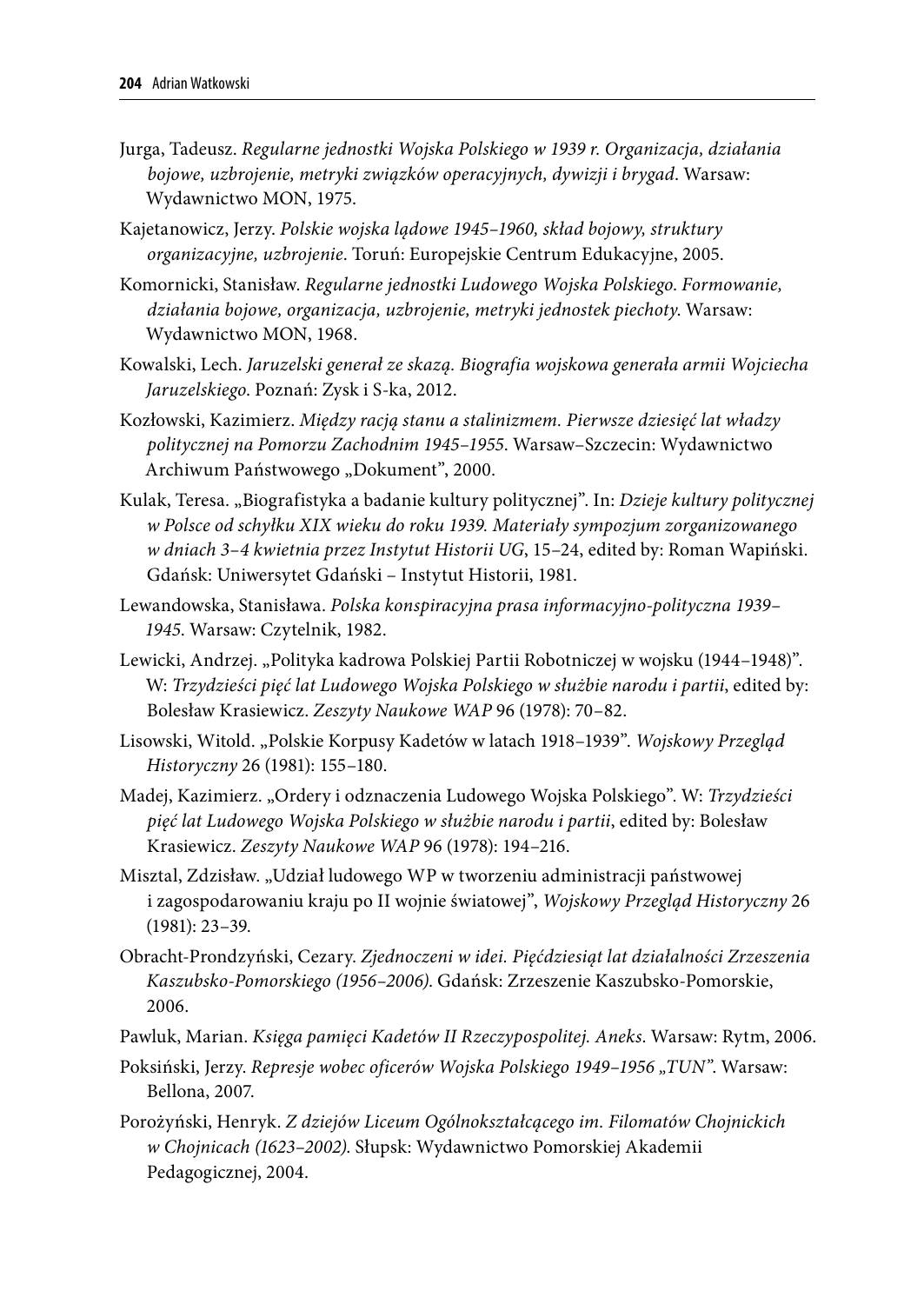- Prokurat, Jan. "Działalność polityczna i społeczna 16 Dywizji Piechoty na Wybrzeżu w latach 1945–1947". W: *Z lat wojny i okupacji 1939–1945*, edited by Leszek Grot, 405–422, t. 4. Warsaw: Wydawnictwo MON, 1972.
- Lityński, Stanisław, Tadeusz Wasilewski. "Armie «Prusy i Lublin» oraz grupa armij gen. Dęba-Biernackiego". W: *Polskie Siły Zbrojne w II wojnie światowej. Kampania wrześniowa 1939. Przebieg działań od 9 do 14 września*, red. Adam Sawczyński, 337–399, t. 1, part 3. London: Instytut Historyczny im. gen. Sikorskiego, 1959.
- Sławski, Krzysztof. *Bernard Szczęsny (1919–1993). Więzień Stutthofu, burmistrz Wejherowa, prezes Zrzeszenia Kaszubsko-Pomorskiego*. Gdańsk: Instytut Kaszubski, Zrzeszenie Kaszubsko – Pomorskie, 2015.
- Stryjkowski, Krzysztof. *Poznań '45. Ostatni rok wojny i pierwszy rok odbudowy*. Poznań: Wydawnictwo Nauka i Innowacje, 2013.
- Wittbrodt, Edmund. "Odbudowa i pierwsze lata". In: *Zarys dziejów politechniki w Gdańsku 1904–2004*, edited by: Janusz Rachoń, Roman Beger, Jerzy Kulas, 43– 60. Gdańsk: Politechnika Gdańska – Stowarzyszenie Absolwentów Politechniki Gdańskiej, 2004.
- Wodzyński, Jerzy, Marian Pawluk, Andrzej Dławichowski, Adam Kilian, Stanisław Łodygowski, Władysław Rydz, Jan Chojna, Leonard Gliński. *Księga Pamięci Kadetów II Rzeczypospolitej*. Warsaw: Rytm, 2001.
- Wtorkiewicz, Jarosław. *Wojsko Polskie w akcji propagandowej i wyborach do Sejmu Ustawodawczego w 1947 roku*. Warsaw: Trio, 2002.
- Zaleski, Wacław. *W Warszawskiej Brygadzie Pancerno-Motorowej 1939. Z dziejów 1 Pułku Strzelców Konnych*. Warsaw: Wydawnictwo MON, 1988.

Zawilski, Apoloniusz. *Bitwy polskiego września*. Kraków: Znak, 2009.

English version: Mateusz Matuszczak, Mark Atkinson

#### **SUMMARY**

The presented article is a biographical sketch of Rear Admiral Gereon Grzeni – Romanowski (1916–1983). He was a pre-war officer of the Polish Army who fought in the communist resistance during the Second World War. After the Second World War, he made a fast career as a political officer of the Polish People's Army. His greatest promotion was to receive the post of deputy commander of the Navy for political affairs, which he held in the years 1956–1965. In the work on the article, a comparative method was used, consisting of a krytical juxtapo-

sition of various sources (opinions, reports, biographies), which was helpful in determining the selected stages of Grzeni – Romanowski's life. The biographical sketch of Rear Admiral Grzenia – Romanowski shows that the highest positions in the Polish People's Army were often occupied by people who do not have adequate knowledge and competences. With their promotion, Grzenia-Romanowski's likewise, their political commitment and good contacts with the most important decision-makers of the period were more important.